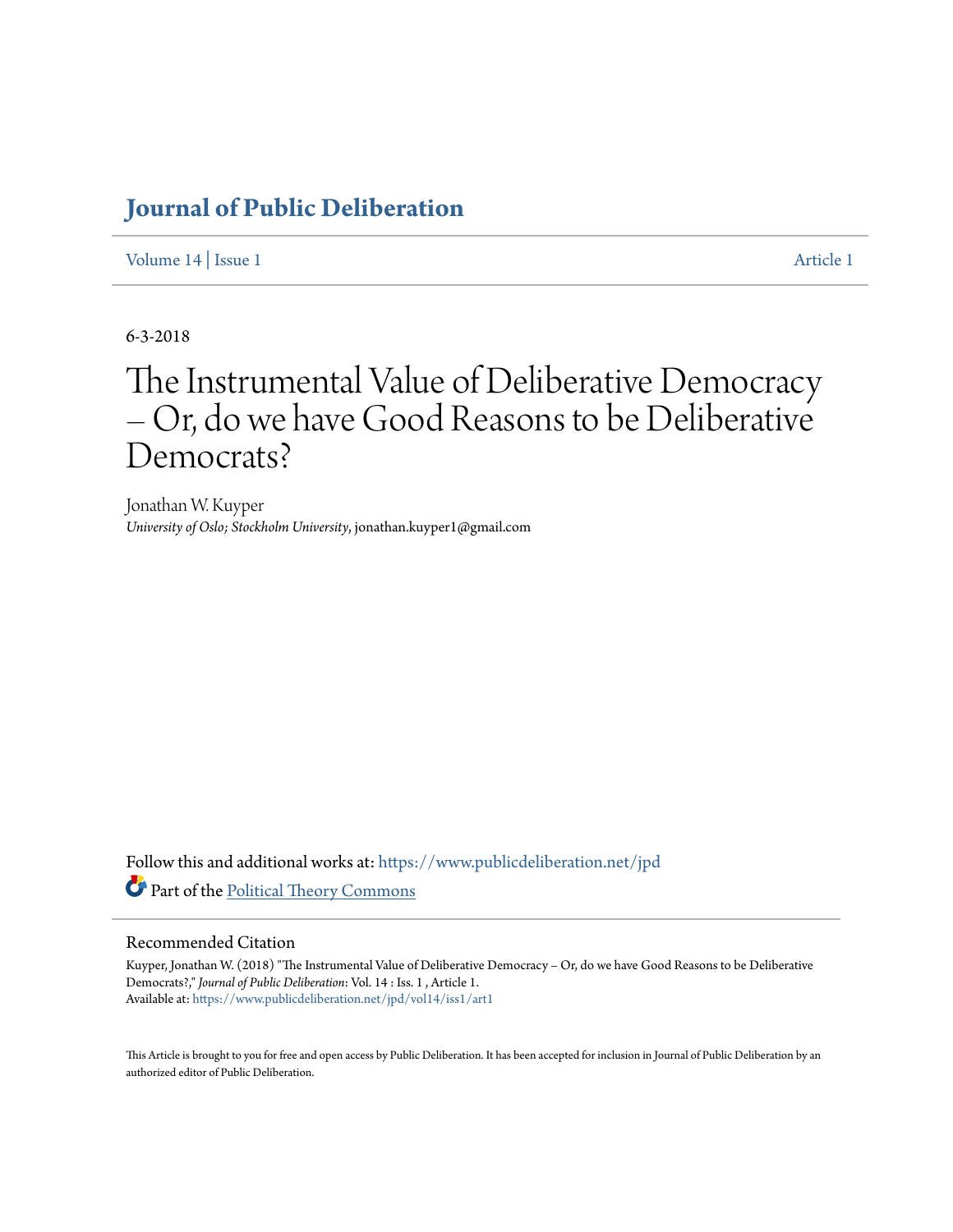The Instrumental Value of Deliberative Democracy – Or, do we have Good Reasons to be Deliberative Democrats?

# **Abstract**

Though commanding a prominent role in political theory, deliberative democracy has also become a mainstay of myriad other research traditions in recent years. This diffusion has been propelled along by the notion that deliberation, properly conceived and enacted, generates many beneficial outcomes. This article has three goals geared toward understanding whether these instrumental benefits provide us with good reasons – beyond intrinsic ones – to be deliberative democrats. First, the proclaimed instrumental benefits are systematized in terms of micro, meso, and macro outcomes. Second, relevant literatures are canvassed to critically assess what we know – and what we do not know – about deliberation's effects. Finally, the instrumental benefits of deliberation are recast in light of the ongoing systemic turn in deliberative theory. This article adds to our theoretical understanding of deliberation's promises and pitfalls, and helps practitioners identify gaps in our knowledge concerning how deliberation works and what its wider societal implications might be.

# **Author Biography**

Jonathan W. Kuyper is an assistant professor at the University of Oslo and a research fellow at Stockholm University.

# **Keywords**

Deliberative democracy, instrumental effects, democratization, systemic turn

# **Acknowledgements**

For extensive and useful comments, the author would like to thank André Bächtiger, John Dryzek, Marlène Gerber, Saskia Geyer, Maija Setälä, and Fabio Wolkenstein, as well the journal's editor and two anonymous reviewers. This article was made possible due to a research grant from Riksbanken Jubileumsfond (P16-0242:1).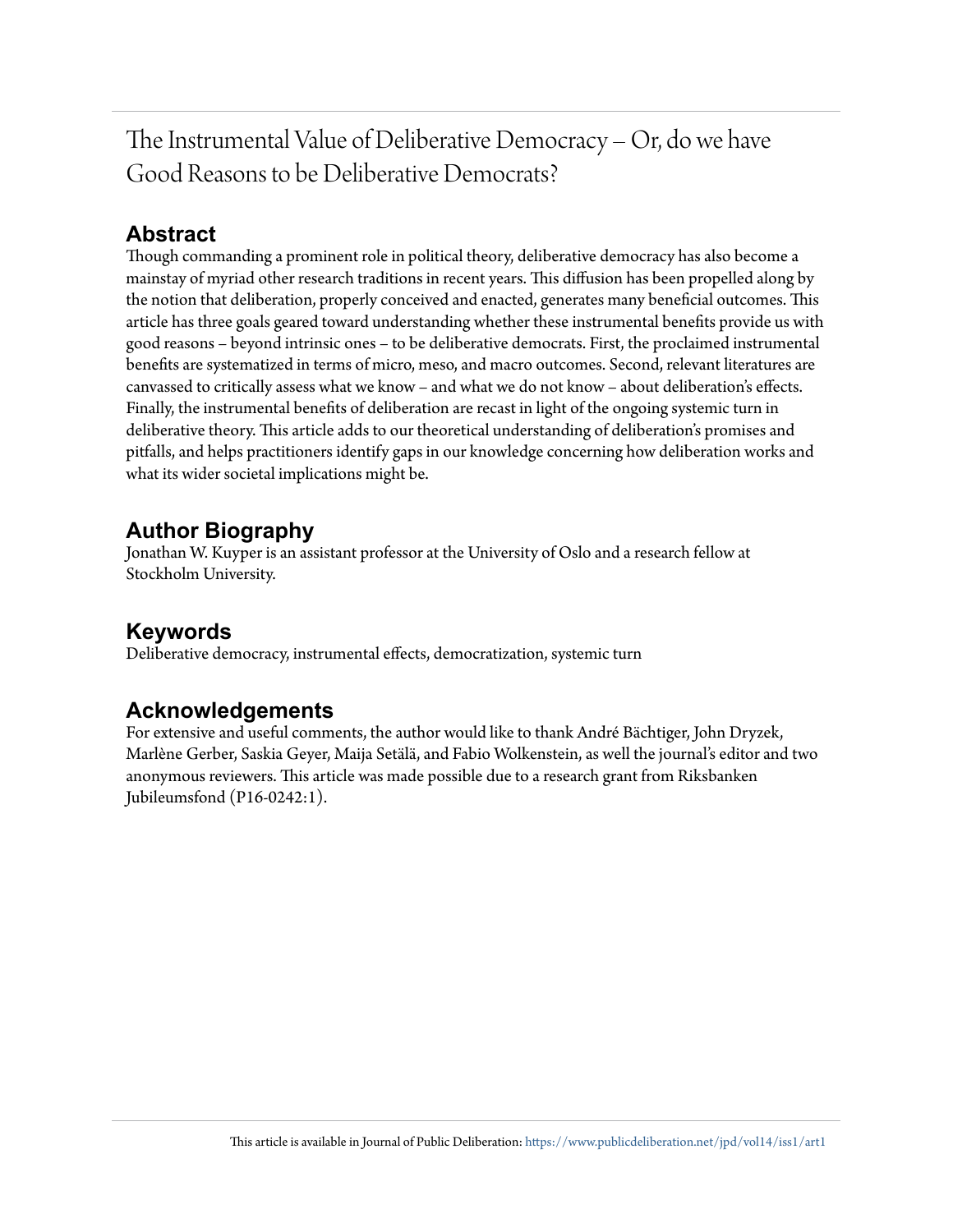Although deliberative democracy is now the most vibrant area of scholarship in political theory (Pateman, 2012), its reach extends far beyond. Today the theory has a prominent role in myriad other research traditions including (but not limited to) international relations, comparative politics, public administration, law, psychology, ethics, clinical medicine, planning, policy analysis, ecological economics, sociology (especially social movement studies), environmental governance, and communication studies.

At its core, deliberative democratic theory is a normative enterprise (Habermas, 1996; Thompson, 2008). Through equal and non-coercive deliberation between affected individuals, law and public policy gains its legitimacy. Deliberative democracy embodies and discharges a fundamental duty of equal respect for the opinions and interests of others that ground democratic decision-making in the context of pervasive disagreement. Mutual reason giving, then, should be pursued as it forms the basis for justifying the political and social orders that structure our collective lives (Gutmann and Thompson, 1996). On this widespread view, deliberative democracy has *intrinsic* normative worth: the process of deliberation is valuable for its own sake. This intrinsic normative core has been largely responsible for the enduring significance of deliberative democracy in political theory.

While many proponents still seek to justify deliberative democracy on deontological grounds, these kinds of arguments are now routinely supplemented or supplanted by teleological claims. In this vein theorists and practitioners couch their justifications for deliberative democracy in consequentialist terms whereby the value of the theory lies in its ability to produce certain normatively desirable outcomes. It is these *instrumental* effects that have been crucial to the diffusion of deliberative democratic theory to other disciplines.

To the extent that deliberative democracy is expected to produce desirable outcomes, these instrumental effects are susceptible to empirical testing. Although evaluating deliberative theory is complicated by a range of factors (Mutz, 2008), much recent scholarship has focused precisely on undertaking this task. Qualitative, quantitative, and experimental methods are being employed to test how, if at all, deliberative democracy produces valuable outputs. Do these empirical studies furnish us with good reasons to be deliberative democrats?

In this article, I address this question by systematizing the existing literature on the instrumental effects of deliberation across three dimensions: micro-, meso-, and macro-level changes. I then document what we know – and what we do not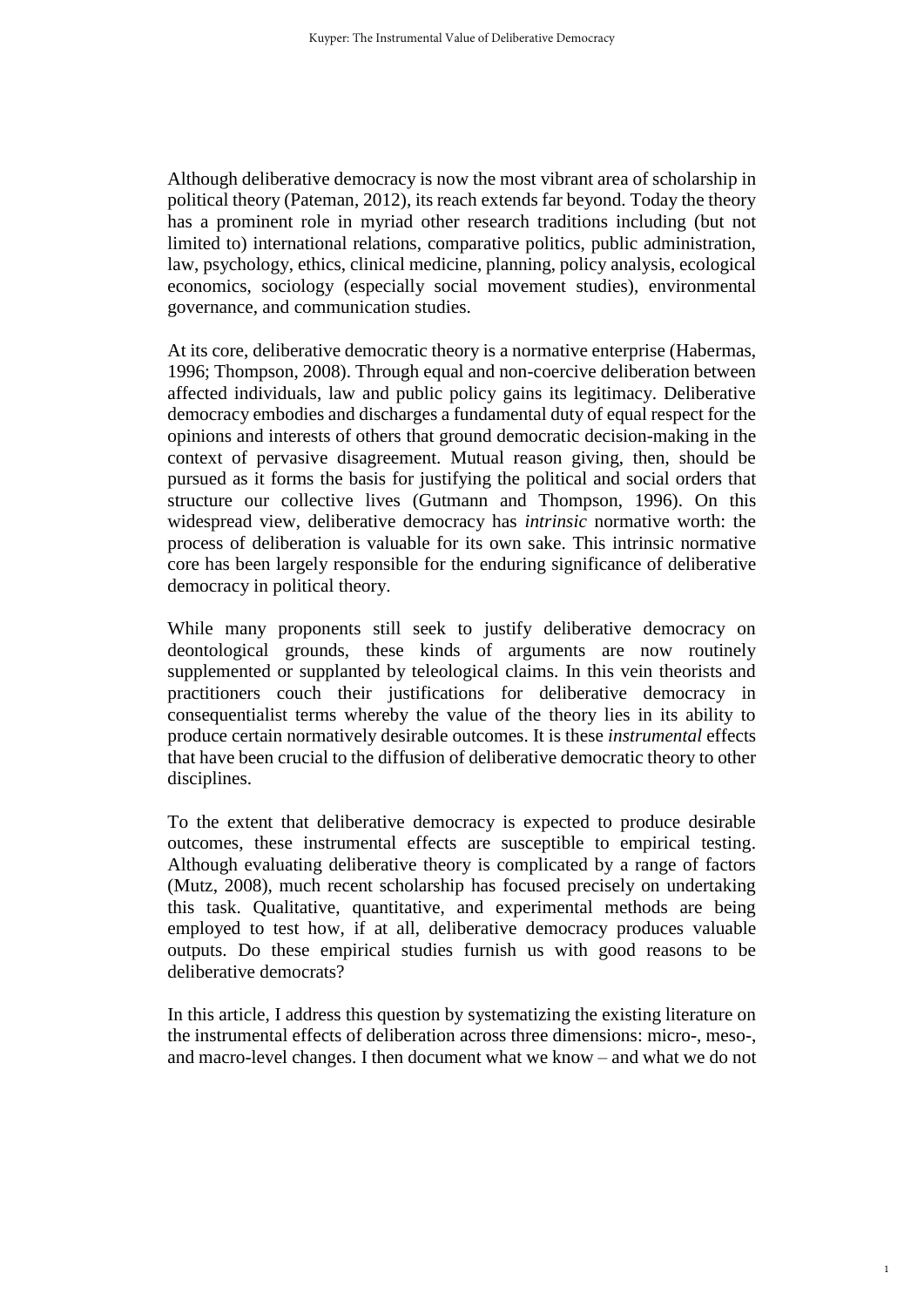know – about these instrumental effects from a range of disciplines.<sup>1</sup> The key finding is that we now have good evidence that deliberation produces some desirable consequences. In this sense, deliberative democracy has moved beyond being a 'working theory' to a normative theory with real empirical bite (Chambers, 2003). However, two issues remain critically underexplored. First, limited work has sought to break deliberation into its constitutive features and explore which element produces which effect. As the 'unitary model' of deliberation is questioned, this will be an important line of enquiry (Bächtiger & Beste, 2017; Goodin, 2005). Second, the scope conditions that promote or inhibit good outcomes are also underdetermined. Again, as we begin to probe how actors and fora can be combined across institutional landscapes to produce normative goods, understanding the scope conditions of deliberative benefits is imperative. I expound these limitations, highlight some methodological concerns in addressing them, and establish new directions for research. Third, I analyse these instrumental effects in light of the systemic turn that has dominated deliberative theory in recent years. I discuss how the micro, meso, and macro levels can fit together to provide a robust deliberative system, and reflect on some core tenets of this turn. The final section concludes.

In sum, the article provides a systematic review of the instrumental effects of deliberation relevant to both theorists and practitioners. For theorists, the article sheds light on how deliberation might be understood at different levels, unpacks how the disaggregation of deliberation connects to other normative goals, and helps rethink the role of deliberation in wider systems. For practitioners, the article identifies knowledge gaps concerning how deliberation works at the individual, group, and societal levels, directs attention toward the scope conditions of deliberation, and thus suggests directions for empirical research.

# **The Ideal of Deliberative Democracy and the (Supposed) Instrumental Effects**

There are many ways to understand the ideal of deliberative democracy. And befitting its prominence, supporters and critics pick up on different elements when utilizing the concept. Despite this diversity, it is possible to extract several key elements. Centrally, deliberation is a 'talk-centric' mode of decisionmaking that eschews coercive power relations in favour of reason-giving (Chambers, 2003). Deliberators should ideally: foster inclusive and egalitarian interactions; sincerely link reasons to arguments (display justificatory rationale); orient claims toward the common good; frame arguments in terms of reasons acceptable to others (demonstrate reciprocity); show respect, and; be

 $\overline{a}$ 

<sup>&</sup>lt;sup>1</sup> I go beyond past reviews in doing so. For prior work, see Mendelberg (2002), Delli Carpini et al. (2004), and Ryfe (2005). For a more recent overview of the normative-empirical nexus in deliberative theory, see Steiner (2012).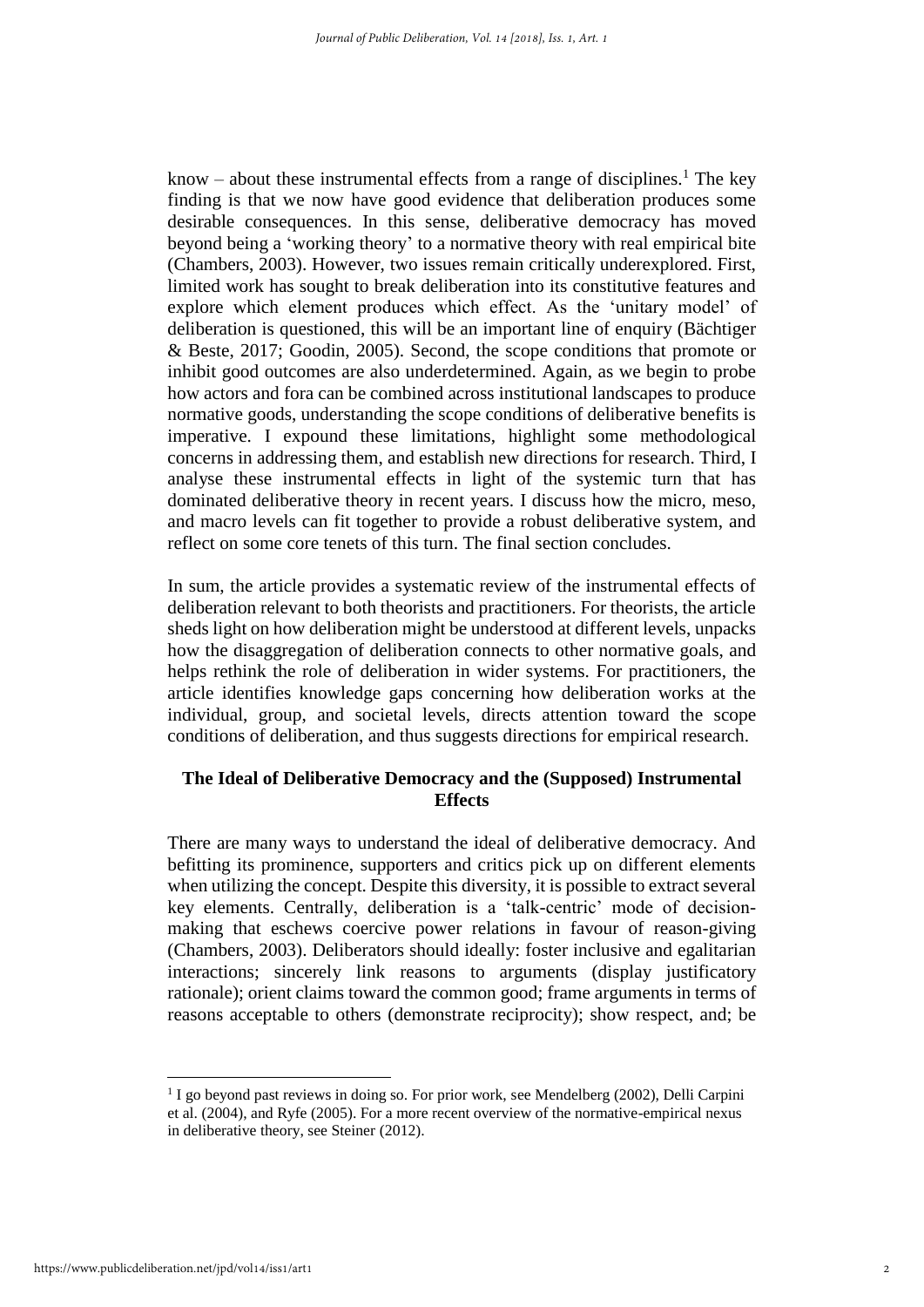prepared to change their mind when confronted by 'better arguments'. <sup>2</sup> To the extent that decisions, policies, and laws track these desiderata, democratic legitimacy obtains. While this normative vision is foundational to deliberative theory, early work in the field blended intrinsic claims with instrumental ones (Rosenberg, 2005). As Tali Mendelberg (2002) notes, deliberation – properly conceived and enacted – is not just about the process, but is also supposed "to produce a variety of positive democratic outcomes".

Many, if not all, prominent deliberative theorists ascribe to something like this view. For instance, Joshua Cohen (1989) and Jon Elster (1986) contend that deliberative democracy helps to arrive at a rationally motivated consensus.<sup>3</sup> Jane Mansbridge (1995) claims that participation in deliberation makes better citizens. Seyla Benhabib (1996) and Bernard Manin (1987) suggest that deliberation generates broad popular support even under conditions of disagreement. Amy Gutmann and Dennis Thompson (1996) submit that deliberation produces tolerance for the views of others. Simone Chambers (1996) notes how deliberation enables citizens to better grasp their own preferences, to understand shared problems, and to shape decisions in more informed ways. Iris Marion Young (2002) suggests that deliberation portends many virtues, "such as promoting cooperation, solving collective problems, and furthering justice" (p. 26). And the list goes on.

From these early theoretical statements, scholars have begun documenting and assessing the empirical validity of specific instrumental claims. Mendelberg (2002) reviews previous work and argues that deliberation is supposed to lead to enhanced empathy, enlightened preferences, the resolution of deep conflict, engagement in politics, faith in the basic tenets of democracy, perceived legitimacy of political systems, and a healthier civic life. Her review, covering scholarship in political theory as well as social and cognitive psychology, turns up mixed results for deliberation in terms of heightening cooperation, mitigating in-group bias, undercutting power differentials, and producing common understanding across difference. Yet the main result is that benefits are contingent on circumstance, personality, and context.

Diana Mutz (2008) provides a veritable shopping list of supposed desirable outcomes linked to good deliberative processes. *Inter alia*, these include: awareness of oppositional arguments; tolerance; perceptions of legitimacy; knowledge/information gain; empathy; willingness to compromise; civic engagement; opinion consistency; faith in democratic institutions; consensual decision-making; social capital and trust, and; depth of understanding of one's own views. Her main argument is that more middle-range theorizing is required

<sup>&</sup>lt;sup>2</sup> This list largely represents the unitary model or 'Type I' deliberation. On this nomenclature, see Bächtiger et al. (2010, pp. 35-6). I discuss the relationship between instrumentalism and Type II deliberation later.

<sup>&</sup>lt;sup>3</sup> Habermas (1996) also presupposed consensus as the goal of deliberation.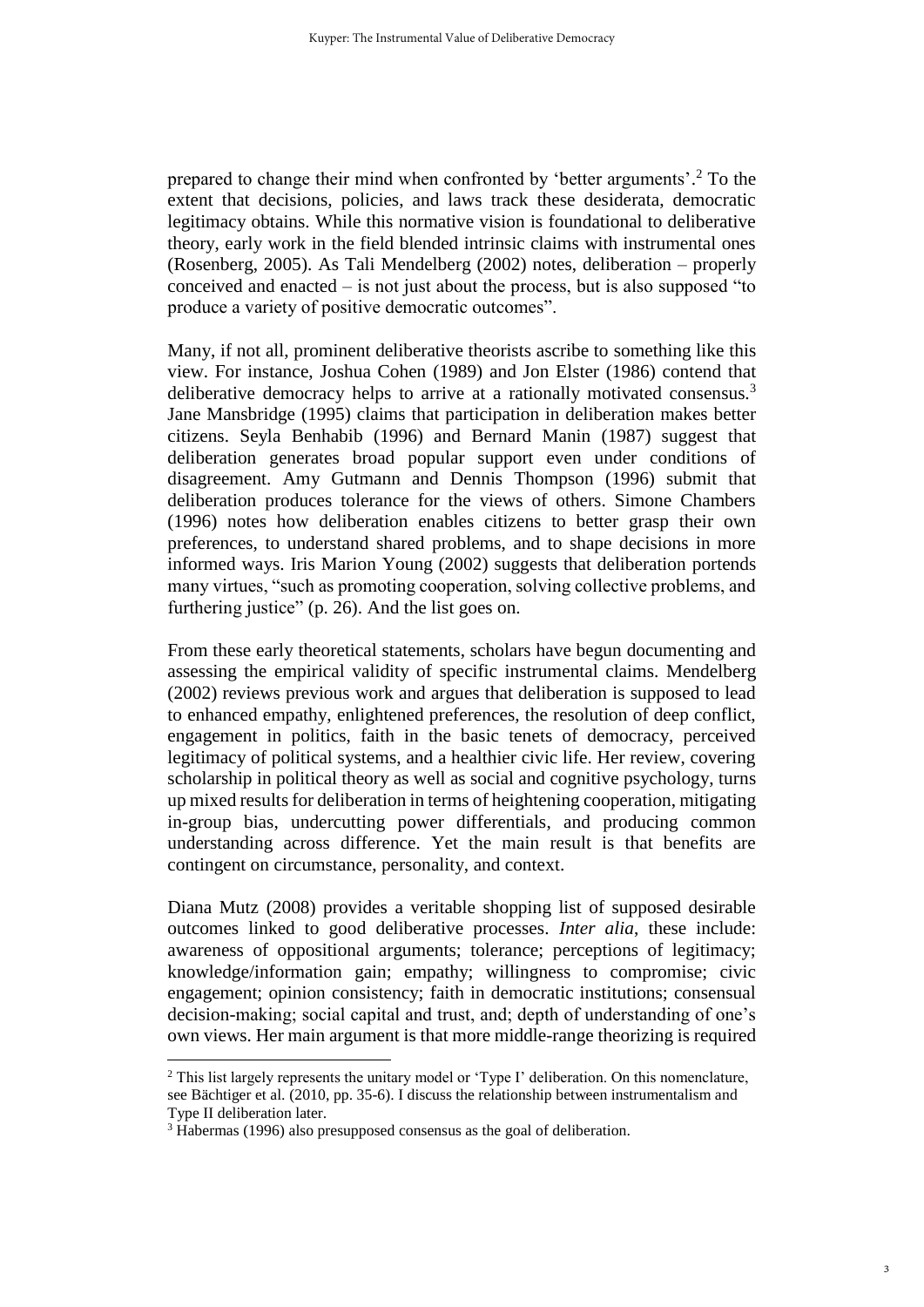to test these benefits systematically. In another review, Shawn Rosenberg (2005) argues pooling the ideas of different participants and subjecting these ideas to collective, reasoned deliberation is thought to yield more knowledgeable citizens, consistent preferences, enhanced emancipation, internal reflection, improved collective decisions, and the bridging of existing social cleavages. Similar to Mutz, his conclusion is that more empirical testing is needed, especially in ways sensitive to existing social and psychological research.

As deliberative democracy reaches into new fields with different theoretical debates and empirical insights, the list of (alleged) instrumental benefits has expanded. Based on previous reviews and an inductive analysis of recent work, I suggest that the instrumental effects of deliberative democracy can be categorised across three dimensions: micro- (individual), meso- (group), and macro- (polity) level changes.Each level can be further disaggregated into three dimensions. For the micro-level, deliberation is said to structure preferences and shift opinions, increase knowledge, and enhance civic participatory desires. At the meso-level, deliberation may foster social learning, undercut polarization, and generate consensus. At the macro-level, deliberation can bolster popular support, help overcome deep divisions in society, and facilitate democratization. This list is not exhaustive, but it does cover deliberation's promises: that is, the ability to make just and democratically-legitimate decisions. <sup>4</sup> Turning now to the three dimensions, I focus on key pieces in different literatures to ensure depth is not substituted for breadth.

#### **The State of the Art: What Do We Know, and What Don't We Know?**

### **Micro-Changes: Preferences and Opinions, Knowledge, and Civic Participation**

Most knowledge concerning how deliberation impacts the individual comes from experimental treatments in which individuals are separated into treatment and control groups, measured on a range of variables, engaged in a deliberative process (for those in the treatment), and then re-tested at the end to see if shifts have occurred across one or several of these variables. The main result from different literatures is that deliberation does drive individual-level changes.

<sup>4</sup> Several important (alleged) benefits are not included here. Perhaps most notable is deliberation's epistemic, or truth-tracking, potential. Despite this important literature, I leave this aside here due to epistemological concerns. Studying epistemic correctness empirically would necessitate a procedure-independent standard of rightness, as procedural-correctness would fail a standard of falsifiability. Given many situations may have several reasonably correct alternatives, and that sometime the best argument only emerges through deliberation, I simply note this as avenues for future research.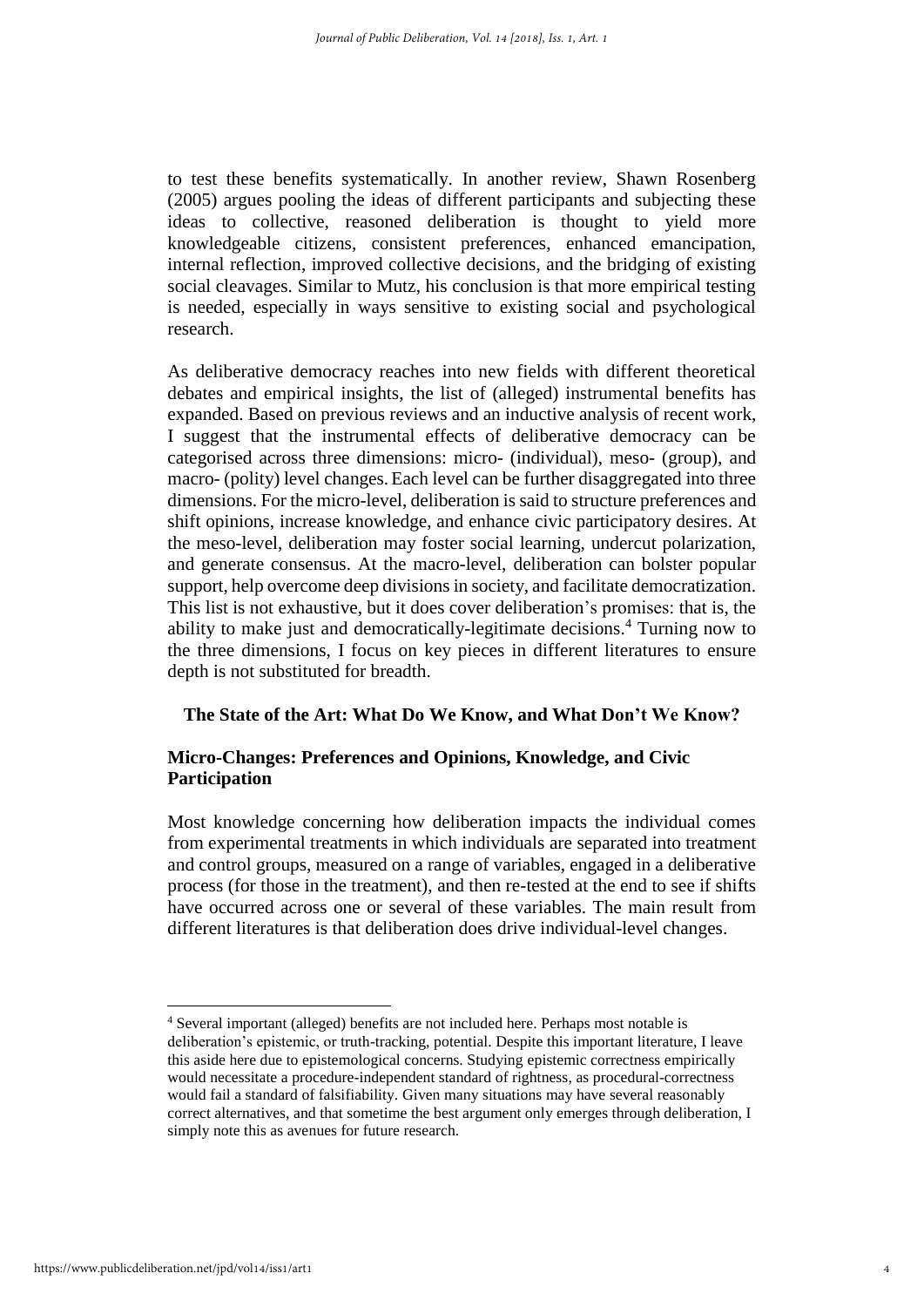Perhaps the most commonly claimed benefit of deliberation is that the process alters peoples' *preferences and opinions* in desirable ways, reflecting the emergence of common understanding and agreement on correct courses of action (Chambers, 2003). Much empirical work has focused on substantiating how, or even if, these benefits accrue. Initial work turned up ambivalent findings because opinion changes were measured at the group level which masked individual shifts (Barabas, 2004). However, recent literature has borne out this instrumental benefit by showing that deliberation does structure individual preferences and alter opinions in positive ways (Baccaro, Bächtiger, & Deville, 2016; Goodin and Niemeyer, 2003; Luskin, Fishkin and Jowell, 2002; ). <sup>5</sup> This follows the theoretical prediction of John Dryzek and Christian List (2003) who argued that deliberation could shift individual preferences toward singlepeakedness, helping to reduce cycling and therefore undercutting classic social choice dilemmas. This hypothesis has been confirmed in a variety of deliberative poll experiments (Farrar, Fishkin, Green, List, Luskin, & Paluck, 2010; List, Luskin, Fishkin, & McLean, 2013;). While these studies are instructive, it often becomes difficult to pin down what drives these results: what element of deliberation leads to change, and what in the corpus of activity comprising a deliberative poll (recruitment, interviews, moderation, on-site deliberation, post-deliberation surveys, etc.) alters preferences in this way (Farrar et al., 2010). Because deliberative polls tend to measure pre- and postdeliberative preferences, these issues are left in a 'black box' (Bächtiger and Parkinson, forthcoming).

Several scholars have recognized – and sought to correct – this issue. Gerber, Bächtiger, Fiket, Steenbergen, & Steiner, (2014) – exploiting the data from the EuroPolis deliberative poll – use the discourse quality index (DQI) to find that citizens are able to craft fairly sophisticated deliberative arguments by invoking arguments linked to common good orientation, respect, empathy and inquisitiveness. This does lead to stronger preference change, but the result is tempered by uneven distribution of deliberative capacity across demographic groups (most notably class and geographic origin).<sup>6</sup> Employing evidence from a different minipublic in Finland, Staffan Himmelroos and Henrik Serup Christensen (2014) find that opinion change in deliberators comes down to justificatory rational, respect, and reflection (see also Baccaro et al., 2016). Sean Westwood (2015), in an exemplary study of a deliberative poll concerning the 2004 US primaries, shows that justified statements aimed at persuading individual listeners is the strongest predictor of individual opinion change.

<sup>5</sup> For a dissenting view, see Sanders (2012). Using individual-level multivariate panel data from the Europolis Poll he finds that opinions do shift but 'strength of argument' is not causal. However, his reliance on self-perception dilutes this result.

<sup>6</sup> See also Gerber, Bächtiger, Shikano, Reber, and Rohr (2016). Siu (2008) also shows that the ability to engage in high quality arguments does not vary across gender. Suiter, Farrell, and O'Malley (2016) show that opinion change is most likely in deliberators under 65 with median knowledge levels.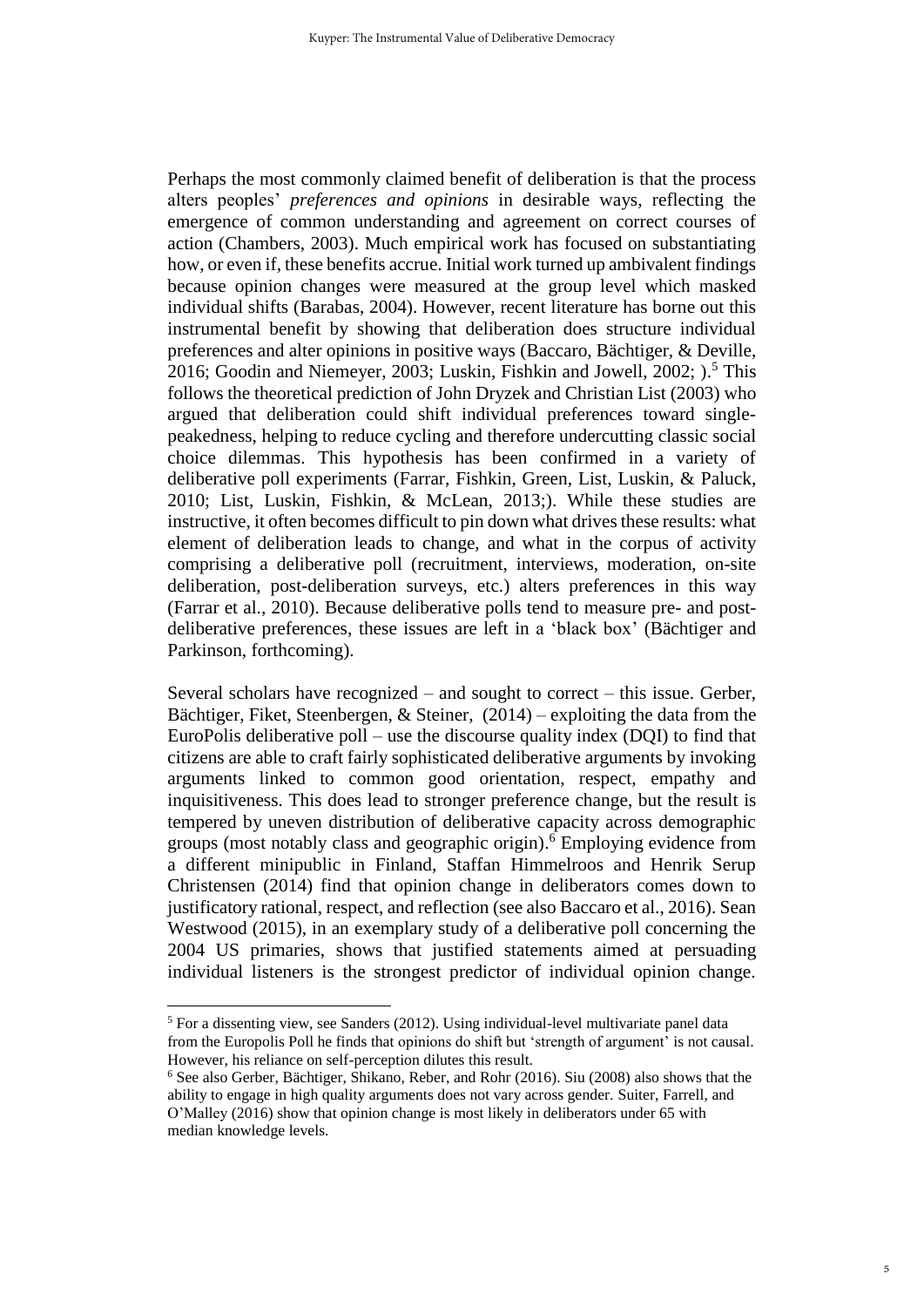However, Westwood does not unpack which kind of justifications generate this result. For instance, we should care whether logically consistent arguments, those that attach to common good justifications, or those that display reciprocity generate the most change.

A closely related strand of literature has focused on *knowledge gain* as a desirable outcome of deliberation (Barabas, 2004). The basic idea here is that the process exposes deliberators to new views, piques their interest, and leads to increased knowledge on this issue. The connections between knowledge gain and preference/opinion change are complex. On many accounts, knowledge gain is treated as an intervening variable that impacts opinions and preferences. As such not all studies interested in deliberation and knowledge gain treat the latter as a dependent variable (Sanders, 2012).<sup>7</sup> Yet there is a substantial body of work that shows that knowledge gain is a by-product of deliberation. Delli Carpini (1997) demonstrates that deliberation enhances knowledge on that issue, and Cook and Jacobs (1998) found that deliberation in a forum concerning social security led to increased knowledge on the program and plans. Gastil (2008) likewise finds that participation in deliberative forums raises individuals' levels of interest in the discussion topic, including how frequently they seek knowledge on that issue, but does not elucidate a causal mechanism behind this shift. Early scholarship thus turned up the conclusion that discussing an issue made individuals more knowledgeable about that topic, including deepening their own position and gaining knowledge of alternate views (Barabas, 2004; Rosenberg, 2005).

Building upon these finding, scholars have moved toward unpacking the conditions under which knowledge is obtained. Farrar et al. (2010) find that deliberation enhances individual knowledge significantly (in the statistical sense) when issue salience is low: individuals have less established views and therefore more 'room to move'. Andersen and Hansen (2007) – employing panel data from a deliberative poll on the Danish referendum to adopt the Euro – show that knowledge is enhanced through deliberation on the subject, but that initial deliberation has a stronger effect than later deliberation. This is exactly what scholars of path-dependence would predict, but it remains to be seen whether some form of arguments (justificatory, reciprocal, generalizable, etc.) given later in a process can undo earlier arguments that are less well constructed. Kimmo Grönlund and his collaborators (2010) have also looked at whether deliberative quality increases knowledge. They find that when groups are required to form a common statement at the end of deliberation, these groups both deliberate 'harder' (i.e. weighing alternate positions more) and generate more knowledge gains (Grönlund, Setälä, & Herne, 2010). To date, I know of

 $<sup>7</sup>$  For the finding that knowledge gain is orthogonal to preference change, see Westwood</sup> (2015, 523).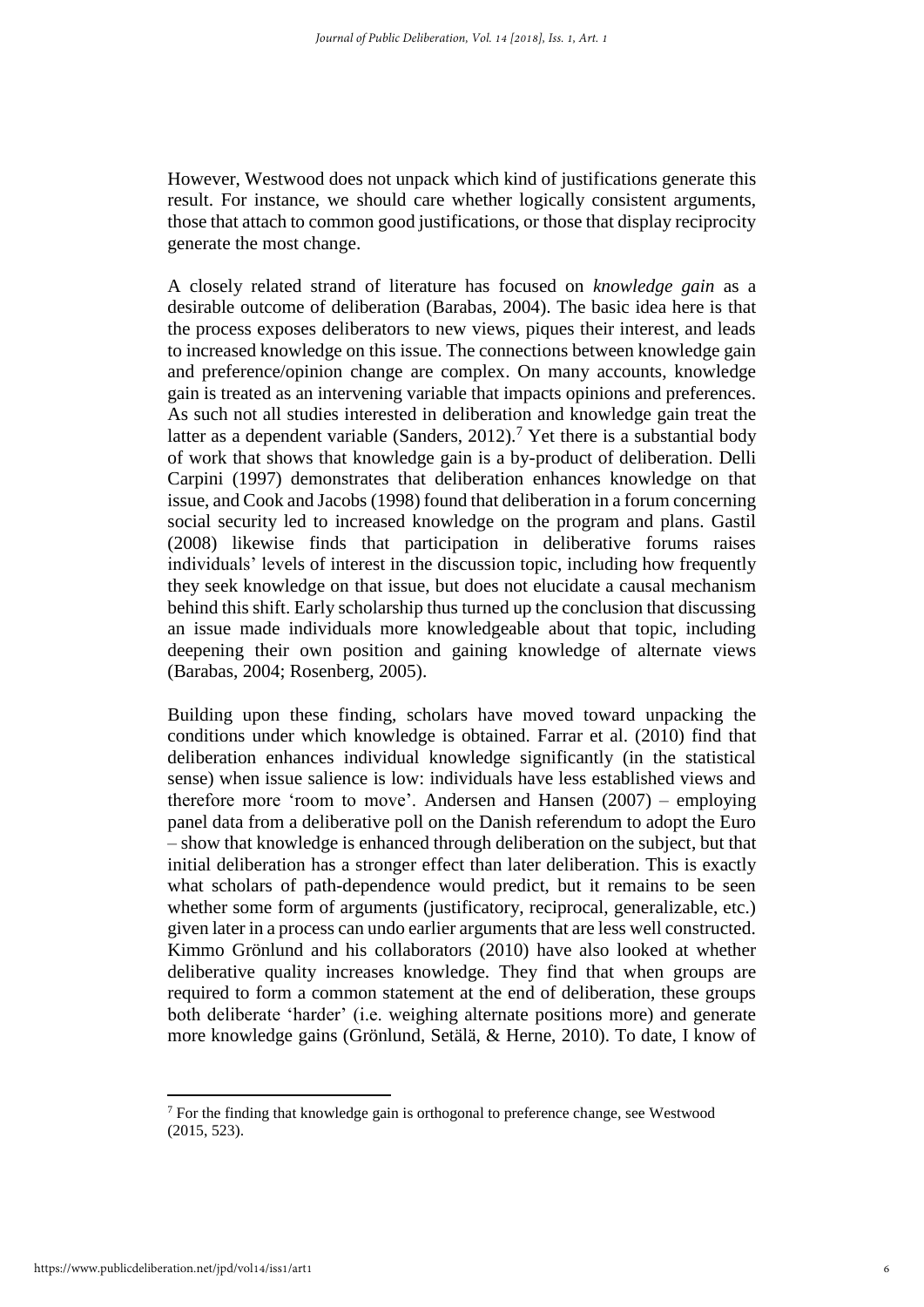no longitudinal study that seeks to understand whether deliberation generates longer lasting forms of knowledge gain, or through what specific mechanism.

The final individual-level change brought about by deliberation involves enhanced desires for *civic participation or engagement*. This outcome was treated sceptically by early research in the field. Canonically Mutz (2002) found that exposure to more plural media increased political engagement, but exposure to a greater number of opposing discussions decreased willingness to engage in politics.<sup>8</sup>

Yet other work has determined a connection between deliberation and an individual's civic participatory desires. For example, Fishkin and Luskin (2005) found that deliberative practices enhance the skills associated with citizenship. Andersen and Hansen (2007) and Christensen, Himmelroos, and Grönlund (2017) show that deliberation increases willingness to participate in deliberative bodies, but may discourage participation in formal representative politics. Neblo, Esterling, Kennedy, Lazer, and Sokhey (2010), in an impressive lab-inthe-field experiment, come to an alternate conclusion: those less interested in traditional politics are most likely to be motivated to engage in political participation after deliberation. Finally Knobloch and Gastil (2015), employing longitudinal survey data from two deliberative forums, find that deliberation makes individuals feel more capable of participation in politics and more active members of local communities. These authors find that face-to-face deliberation has stronger effects on public attitudes than internet discussion. Yet there are very few studies showing whether this uptick in civic desire translates in to real world action (Bachtiger & Parkinson, forthcoming; Minozzi, Neblo, Esterling, & Lazer, 2015; but see Harriger, McMillan, Buchanan, & Gusler, 2017).

These micro results are strikingly similar. We now know that individual preferences, knowledge, and civic desires can be driven – at least in part – by deliberation. But several issue remain outstanding. In almost all cases, it is unclear what aspect of deliberation is doing the causal work: justificatory quality, listening and respect, reciprocity and generalizability, or some other aspect. Although studies on preference and opinion change have begun opening this black box through the use of DQI, these results are provisional. Likewise, almost all of these studies come from experimental conditions. As such, it is hard to determine whether deliberation, face-to-face contact, moderation, information, the survey, or some other part of the process is generating the micro results we see here. Taking studies 'in to the field' will make it more difficult to control for some of these variables and therefore specify the scope conditions of deliberative benefits. But it would also help remove some potentially confounding variables (such as moderation), thus enabling adjudication

<sup>&</sup>lt;sup>8</sup> It is worth noting, however, that neither exposure to media nor simple discussion qualify as 'deliberative' as per theoretical stipulations.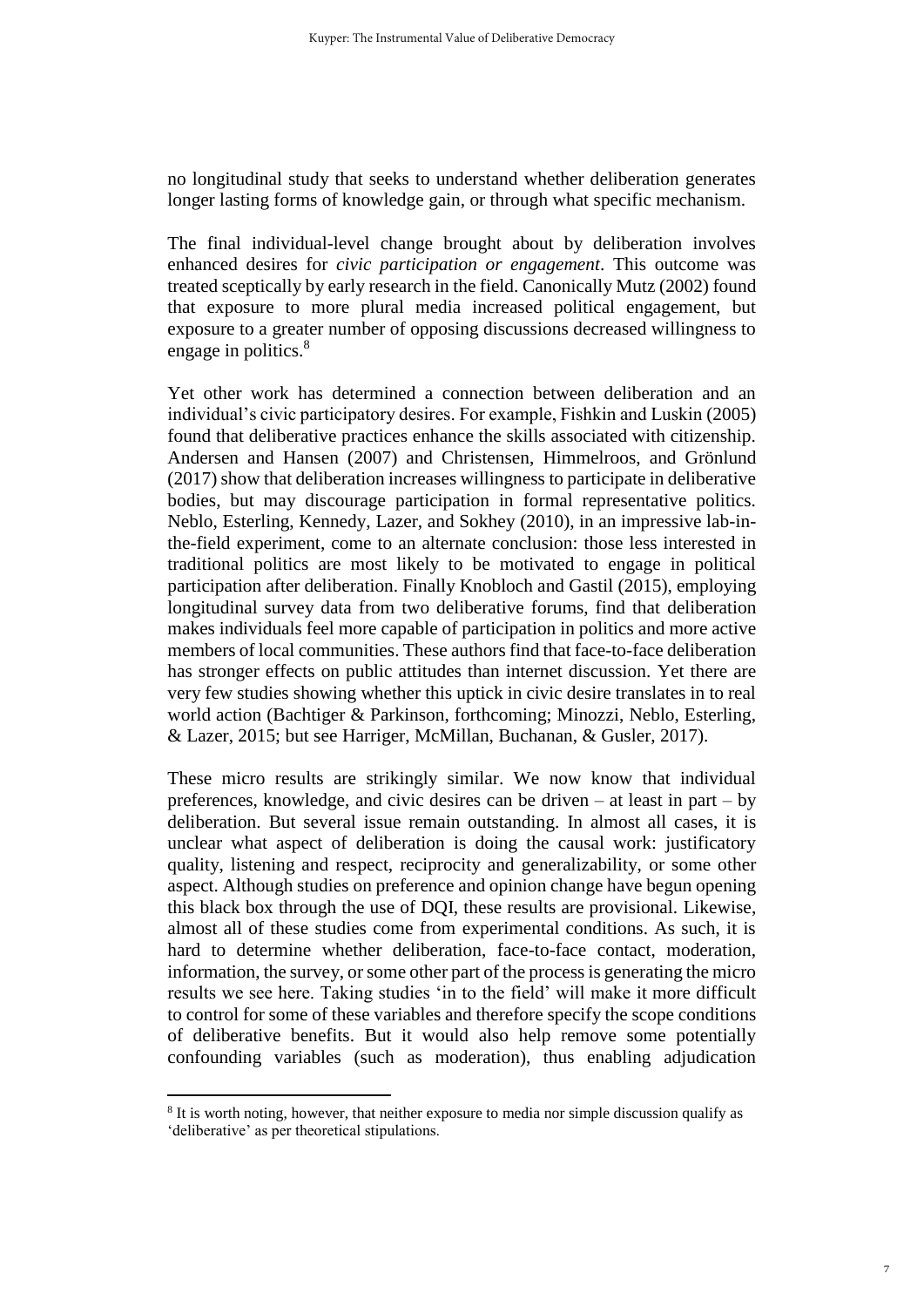between competing results (for an early attempt, see Jacquet, 2017). Moving forward, understanding which aspect of deliberation drive different results – and under what conditions – will prove critical.

#### **Meso-Changes: Social Learning, Polarization, and Consensus**

A closely related body of literature has focused upon how deliberation influences groups or collectives. Much of this work also employs experimental techniques, though the methodological corpus is broadening over time.

A key part of this literature focuses on *social learning*: the ability of an actor to render their views understandable, denote the importance of that view, and make the reasons underpinning said view clear.<sup>9</sup> Proponents typically argue that inclusive and authentic deliberation will lead to deeper understanding and appreciation of the views of others. This concept is a close cousin of empathy, toleration, and recognition.<sup>10</sup> In early studies concerning the deliberative impact on empathy, Mendelberg (2002), in line with theories of motivated reasoning, suggested that linguistic intergroup bias – the privileging of arguments by members your own group at the expense of out-groups – is likely to undercut the ability of individuals to empathize. In a follow up piece, Mendelberg and Oleske (2000) found that discussion did not produce greater tolerance for opposing views nor mitigated conflict. This work suffered from a methodological bias, reliant upon participants' self-assessment for measures of empathy.<sup>11</sup> Recent studies, though, rely upon more objective measures. For instance, Siu (2008) shows that deliberation does shift opinions, but not in ways that reflect entrenched hierarchies, suggesting that deliberators are able to take seriously the views of others beyond stereotypical characterizations.

Other work in deliberative theory follows this more sanguine trend, though it is far from conclusive (Andersen & Hansen, 2007, 543). Michael Morrell (2010), in a pioneering study, contends that cognitive empathy (gaining knowledge on the other person's preferences and reasons for that position, juxtaposed against affective empathy which is knowledge of another person's mental state) is driven by reciprocity. Caluwaerts and Reuchamps (2014; see also Luskin, O'Flynn, Fishkin, & Russell, 2014) argue that deliberation acts as a buffer against more negative feelings towards the out-group, and demonstrate this finding in the context of two deliberative experiments in Belgium. These

<sup>&</sup>lt;sup>9</sup> Social learning is a 'group-level change' because it necessitates a dyadic relationship with another agent.

<sup>&</sup>lt;sup>10</sup> While related, social learning is not synonymous with recognition as the former focuses on understanding emotions or thoughts while the latter is concerned with appreciation of identity. The results, however, should be of interest however to those concerned with identity politics.  $11$  On this critique, see Price and Cappella (2002). For instance, we should be concerned that

individuals feel underappreciated even if their views have been understood and given due consideration by others.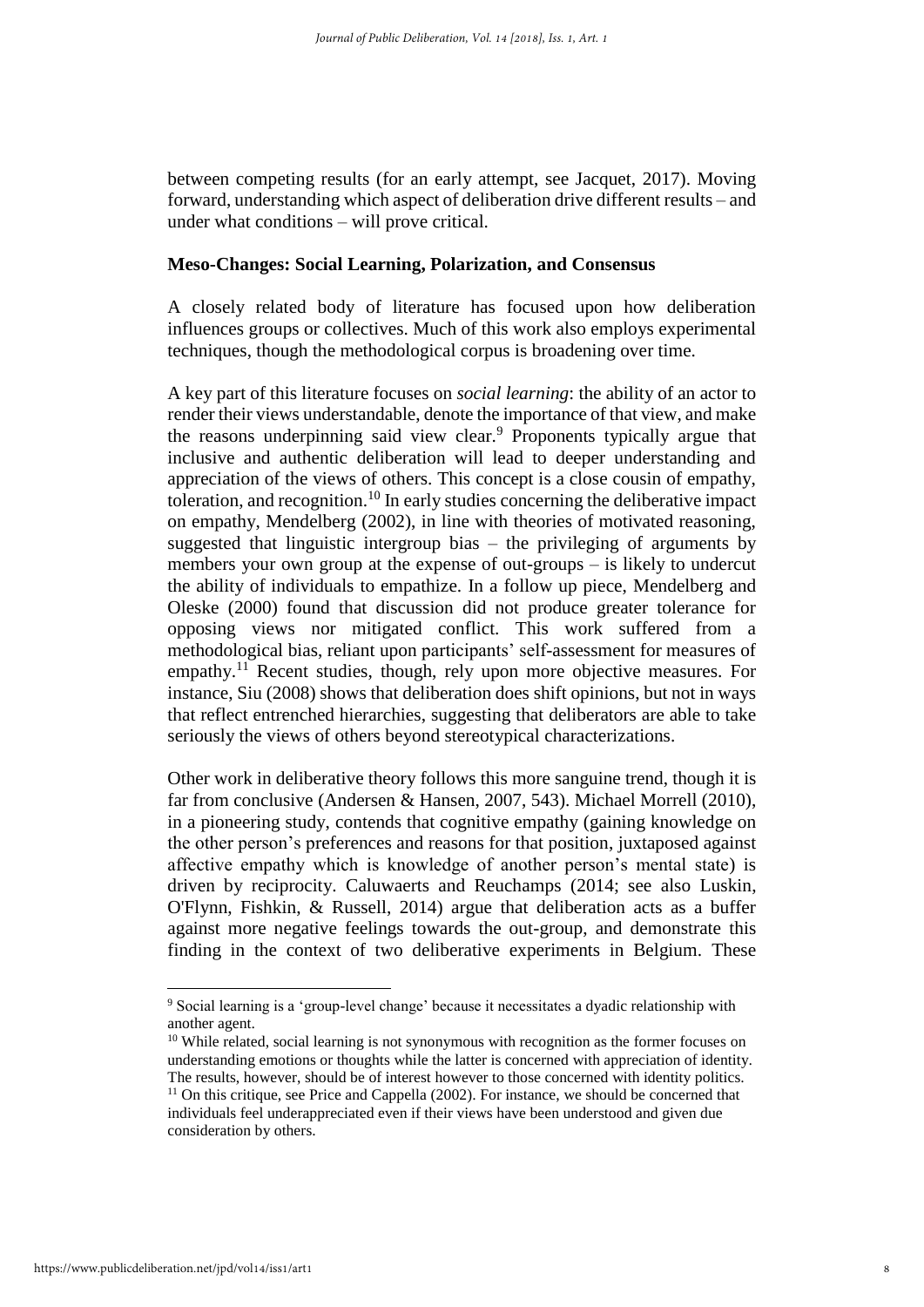scholars argue that the quality of deliberation does not produce more tolerance. Finally Grönlund, Herne, and Setälä (2015) have empirically demonstrated that deliberating in mixed groups over immigration (i.e. people both pro and con immigration policy) increases outgroup empathy. Deliberation in the mixed group, favoured by deliberative theory, generates higher levels of empathy than a con group also subjected to deliberative treatment. These results provide us with reason to think that deliberation has some effect, but the mechanism is unclear. This is especially complicated by the fact that deliberation is often said to require other-regardingness as a procedural good, making autocorrelation an issue. Separating deliberation into different features would make testing social learning as a dependent variable more theoretically robust.

Perhaps the most hotly-debated group effect of deliberation is whether the process leads to *polarization* (Farrar, Green, Green, Nickerson, & Shewfelt, 2009; Sunstein, 2002). In a series of publications, Cass Sunstein (2002, 2009) argued that a 'law of group polarization' would develop from collective deliberation: groups that begin discussing an issue together will move toward the extreme of that position. This occurs through two mechanisms: social comparison and persuasive arguments. The former works as individuals seek acceptance of a group and see extreme positions as the safest 'bet' to adopt, while the latter operates as groups present arguments supporting the initial position, thus driving the group toward the predominantly held position (amplified by confirmation bias).

The literature on polarization – closely linked to work on enclave deliberation – has developed apace over the past decade. Myriad disciplines have produced results that group polarization does occur in many contexts. From law, Sunstein (2009) presents experimental evidence that groups tend to move toward the direction of the position initially dominating the group. In American politics, David Jones (2013) finds that workplaces dominated by partisan groups (especially Republican environments) shift toward that partisan extreme over time. In computer sciences and social psychology, Conover, Ratkiewicz, Francisco, Gonçalves, Menczer, and Flammini, (2011) use network clustering algorithms and manually-annotated data to study 250,000 tweets in the weeks leading up to the 2010 U.S. Congressional midterm. They show that Twitter users retweet information in ways that lead to polarization, but mention other users in ways that cross partisan divides.

Despite these (somewhat) robust findings, these studies are largely looking at group interactions or discussion. They do not focus on how *deliberation* impacts polarization. In these cases, results show the opposite: during deliberation groups come to learn about the views of others and thus depolarize (Grönlund et al., 2010). This is a result supported by Landemore and Mercier (2012) who argue that it is only groups of strictly-like minded individuals that fail to deliberate properly that are likely to polarize. Alternately, when conditions of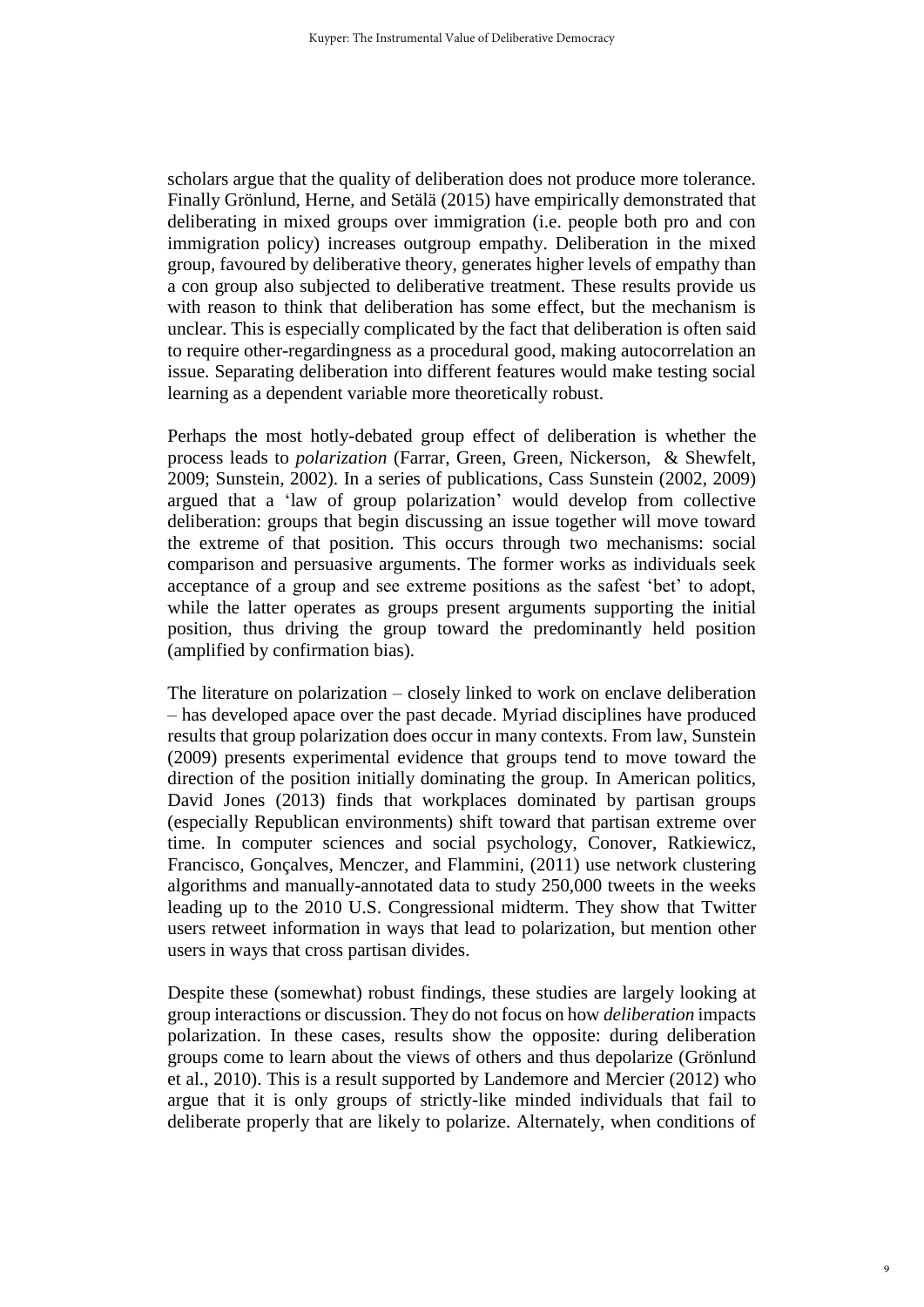reasoning are satisfied, deliberation guards against this outcome. Likewise Lazer et al. (2015) have shown that participation in a deliberative event induces individuals to discuss the topic with those who hold different opinions in society, thus undercutting polarization. Finally Lindell et al. (2017) have begun analysing not just group shifts in terms of polarization or moderation, but individual changes. These scholars find that ideological factors (a left-right orientation) are good predictors for the polarisation or the moderation of opinions. Interesting these authors find that the absence of immigrants in a deliberation about immigration seems to cause polarization toward the extreme, highlighting the importance of a politics of presence (descriptive representation). So while some scope conditioning factors are being explored, much more work is needed to determine whether clear arguments, reciprocity, or some other deliberative virtue helps guard against polarization.

Finally, early scholarship suggested that *consensus* was the goal of deliberation (Cohen, 1987). To the extent that deliberation generates single-peakedness we may expect that consensus results from deliberation. Over the years, however, this perceived benefit has been largely denounced by political theorists (especially difference democrats) and philosophers of language (Young,  $2002$ ).<sup>12</sup> It has also been suggested that consensus is only empirically plausible under highly stringent conditions, such as when deliberators share an underlying common interest and thick social bonds (such as friendship), as well as when the problem under discussion has an identifiable, "correct" solution (Delli Carpini, Cook, & Jacobs, 2004; Meldelberg & Okereke, 2002). Reasonable disagreement and heterogeneity – which pervade almost all social contexts – makes consensus unobtainable.

Resultantly, there is now a prevalent notion that meta-consensus is a desirable outcome of deliberation (Dryzek & Niemeyer, 2006). Meta-consensus is the notion that post-deliberation agreement will emerge on the nature of the issue at hand. It is related to – though not synonymous with – the idea of intersubjective rationality in which deliberators come to agree on a decision for the same reasons. Employing data from a citizens' jury mini-public, Niemeyer and Dryzek (2007) have shown that deliberation does lead to meta-consensus, making decision-making more tractable. Providing related evidence, Grönlund et al. (2010) have shown that deliberators are able to construct common statements on complex topics after deliberation which, in turn, leads to higher rates of civic competence (i.e. willingness to participate more in future). This finding, they argue, is evidence that meta-consensus can emerge when groups need to work on constructing a joint position. In slightly more demanding way, Wesolowska (2007) shows that the structural conditions needed to reach meta-

 $12$  The former because consensus risks silencing voices that do not conform to expectations of rational reason-giving, and the latter because of contestation over the nature of language.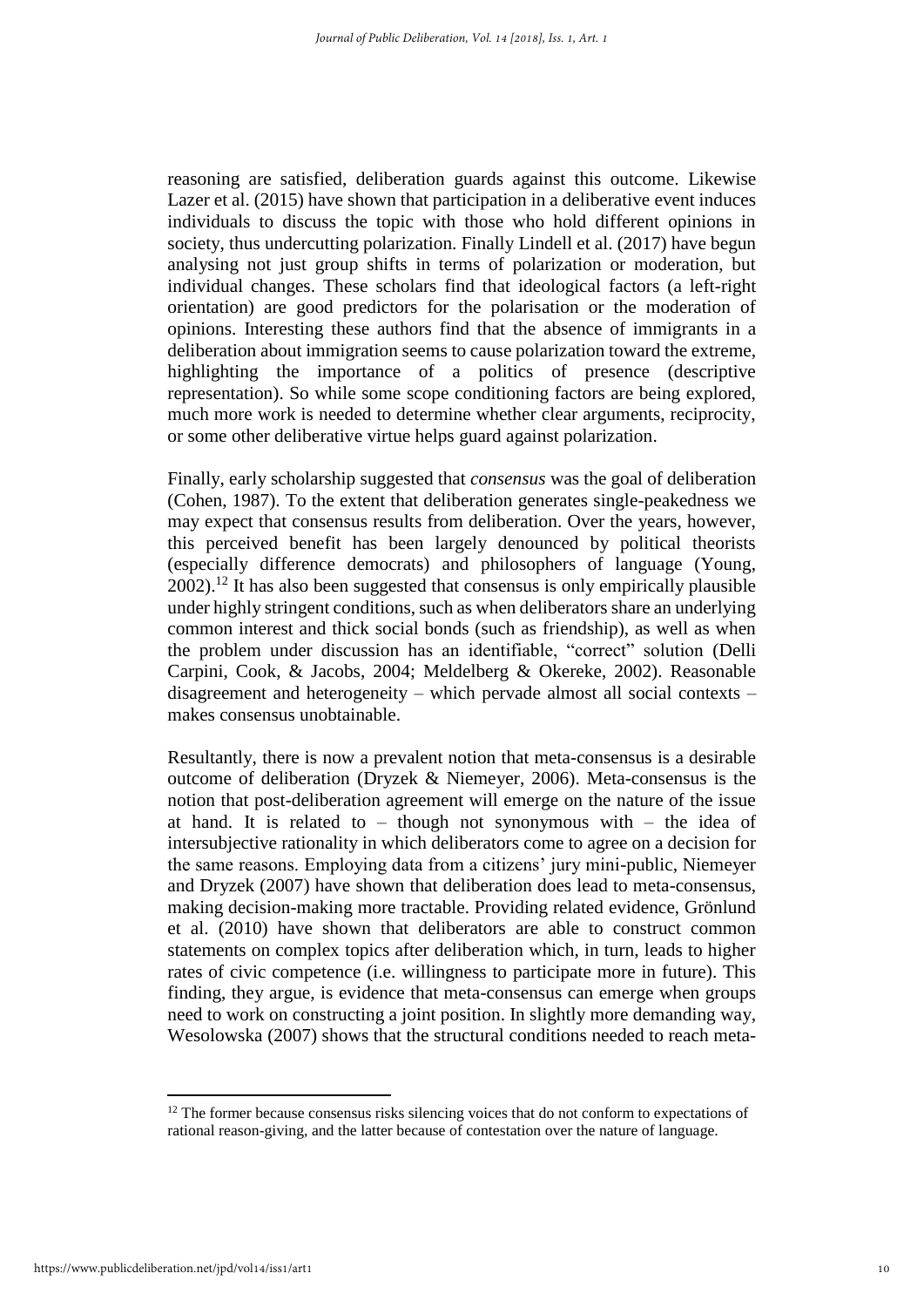consensus include previous common ground, positive evaluation of others' claims, and reciprocity.

There is now considerable evidence that deliberation produces otherregardingness and inhibits polarization. Work linking deliberation to (meta- )consensus lags behind. But across all three outcomes, there are very few studies showing what aspect (or combination of aspects) of deliberation matters most. As such, current studies are indicative of deliberation's potential, but not conclusive. In future, unpicking what element of deliberation is effectual and under what conditions requires a combination of experimental *and* nonexperimental studies. Qualitative case studies, for instance, will be important in understanding whether groups in public spheres can engage in social learning, inhibit polarization, or generate meta-consensus. While case studies focusing on deliberation's effect will be hard to undertake given the inability to control for non-deliberative factors (an issue of internal validity), it would greatly strengthen the external validity of current studies. Lab-in-the-field experiments, such as those run by Lazer, Sokhey, Neblo, Esterling, and Kennedy (2015), may well offer a useful 'half-way house' in this pursuit. This would allow scholars to test whether deliberative quality, and a wider array of latent variables, might matter in conditioning these outcomes in semi-controlled situations.

### **Macro-Changes: Popular Support, Deep Divisions, and Democratization**

At its core, deliberative democracy is a theory of intrinsic legitimacy (Benhabib, 1996). Despite this, many scholars claim that deliberation will instrumentally induce individuals to support decisions even if they disagree with the outcome, help mend differences across views, and ultimately promote democratization as laws gain stability. These virtues operate at the polity-level: generating support in mass publics, overcoming societal cleavages, and democratizing shared political structures.<sup>13</sup> While experimental, qualitative, and quantitative research show promise on these fronts, results remain mixed. In line with micro and meso findings, there is some evidence that deliberation buttresses these outputs, but the precise deliberative mechanism underpinning said result remains understudied.

Also known as sociological or perceived legitimacy, many scholars have suggested that deliberation will generate *popular support* for a decision or rule (Manin, 1987). That is, citizens will support – or at least comply with – more deliberatively-justified decisions. This essentially Habermasian contention has been given credence by recent research showing that participation in decisionmaking drives perceived legitimacy of decision output. Peter Esaiasson and his colleagues, undertaking a randomized lab-in-the-field experiment with high

 $13$  On the importance of polity as distinct from systems in deliberative thought, see Dryzek (2017).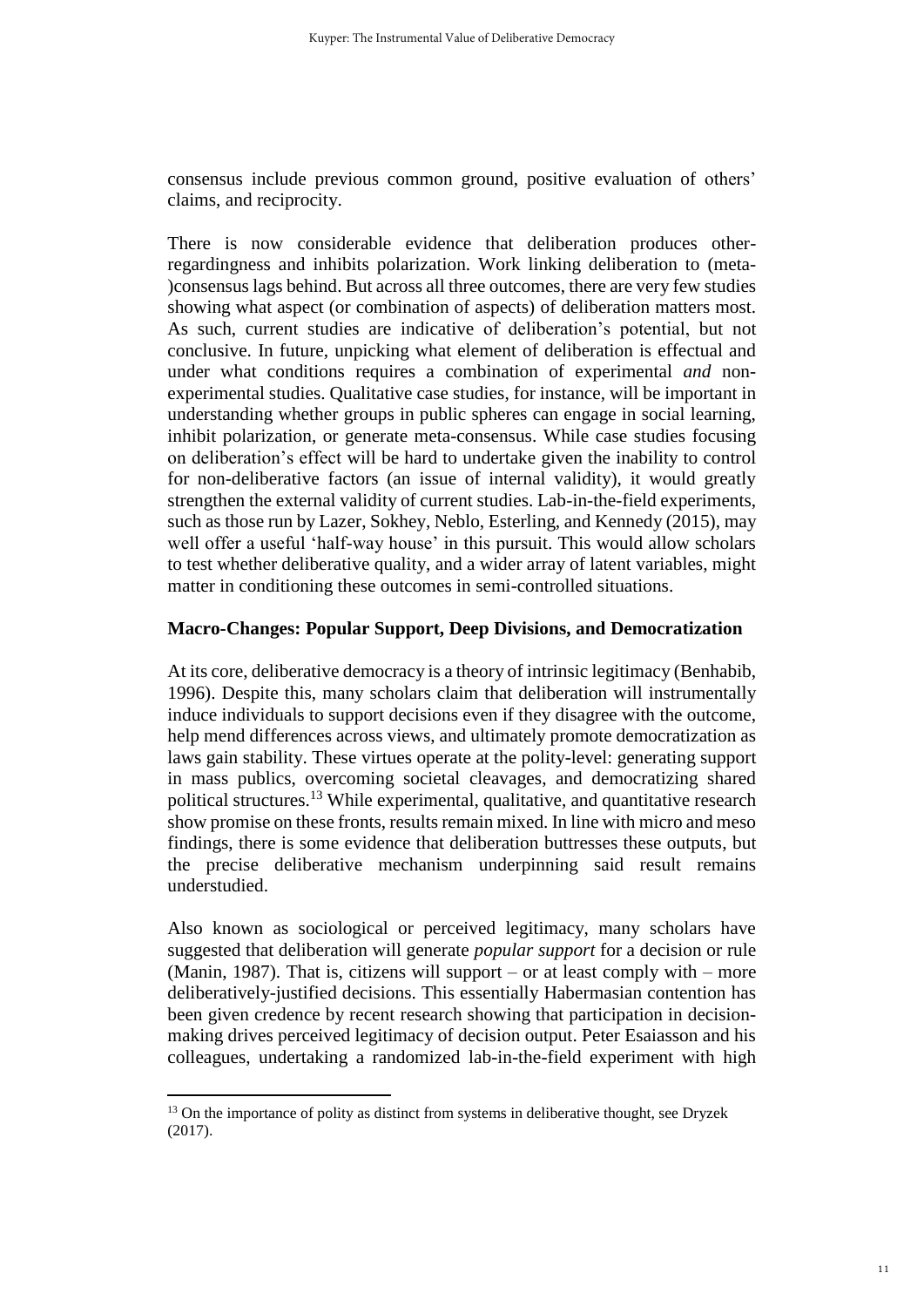school students in Sweden, find that personal involvement in decision-making is the strongest predictor of perceived legitimacy (Esaiasson Gilljam, & Persson, 2012). In another study, Denise Trabers (2013) – employing interview techniques – finds that participation in decision-making (especially when consensus is reached) generates the highest levels of perceived legitimacy for the decision. In one of the most direct tests of the linkage between deliberative democratic decision-making and perceived legitimacy of outcomes, Jenny de Fine Licht and her co-authors (2014) employ vignette experiments to test whether transparency in decision-making generates higher rates of perceived acceptance. The main finding from this study is that transparency in process and rationale enhances perceived legitimacy. In a boon for deliberative theory, these authors show that when decision-making approaches the deliberative ideal of respectful and rational argumentation, the highest rates of perceived legitimacy are attained.

These results, however, are tempered by a study from Mikael Persson and his co-authors (2013) where they show that democratic procedures – direct voting and deliberation – both increase perceived legitimacy, though voting predicts for stronger effects. Additionally, Esaiasson, Persson, Gilljam, and Lindholm (forthcoming) report findings from twenty-seven field and vignette experiments on different subjects and comparative case analyses. These scholars show that outcome favourability – the extent to which a decision tracks an individual's preferences – is a stronger predictor of decision acceptance than procedural fairness. But given that deliberative democrats stress the endogeneity of preference transformation to decision-making, this is neutral finding. These studies do, though, give us good reason to think that some aspects of deliberation are more important than others in generating popular support.

Work on *deeply divided* societies has traditionally been agnostic or even oppositional to deliberation. For instance, some comparative democratization scholars have claimed that deliberation may stoke the embers of conflict (Horowitz, 1991). Alternately, consociational structures are supposed to foster bargaining between elites instead of involving citizens in violent agonism. Whether deliberation provokes or dampens conflict is an empirical question, however. Recent years have seen increased interest in how deliberation may help ethnically or otherwise divided societies overcome divisions (O'Flynn, 2007; Ugarriza & Caluwaerts, 2014).

Early comparative work focused on how elites in divided societies could be encouraged to deliberate instead of merely bargain. Steiner, Bächtiger, Spörndli, and Steenbergen (2004) showed that strong decision rules – even in political systems characterized by deep disagreement – could generate deliberation. In a more normative vein, John Dryzek (2005) argued that divided societies should strive to decouple elite and public sphere deliberation to stop conflict over sovereign authority inhibiting dialogue between different groups.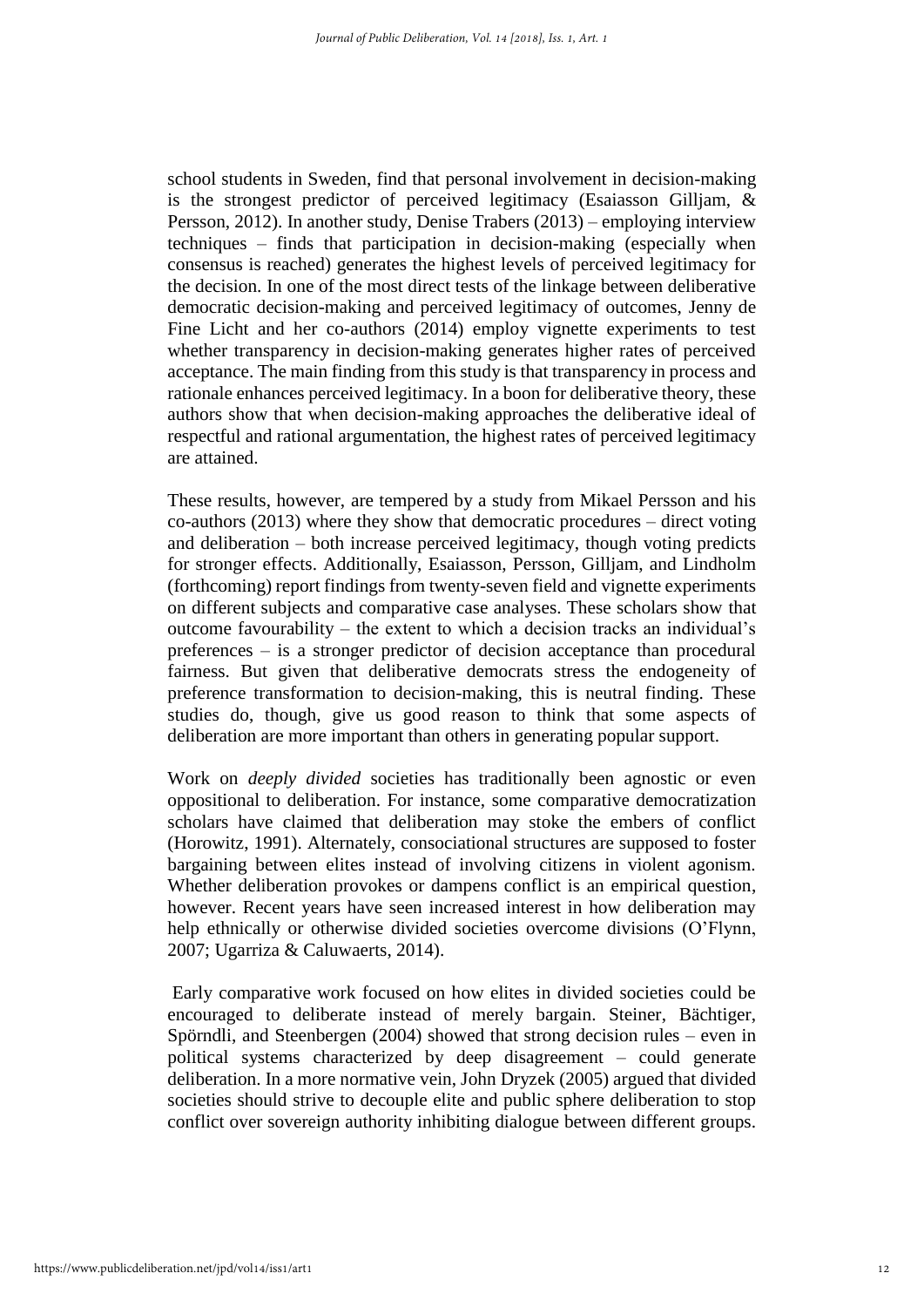Building upon this, many scholars have begun arguing that consociational structures should be designed with deliberative principles in mind so that individuals can deliberate across difference. For instance, Ian O'Flynn (2010; 2017) seeks to imbue consociationalism with deliberative norms to generate conflict resolution or, more strongly, to invoke shared intentions enabling societal divides to be bridged. These arguments, however, are mostly normative or conceptual. Direct evidence that deliberation in divided societies helps reduce conflict is hard to come by, and many scholars have turned toward the literatures on enclave deliberation and political trust for instruction.

Others, though, have exploited experiments in divided society for empirical data. Undertaking a deliberative poll in Omagh, Northern Ireland, Luskin et al. (2014) demonstrated that Catholics and Protestants were able to deliberate meaningfully, gain knowledge of opposing viewpoints, and ultimately support greater intermingling of ideas in policy outputs. Caluwaerts and Ugarriza (2014,), drawing upon nine case studies of divided societies from across the globe, argue that deliberation can lead to conflict resolution when institutions are decentralized (i.e. empower civil society) and elites promote engagement (i.e. lead by example). Steiner Jaramillo, Maia, and Mameli (2017), in a series of moderated deliberations between individuals from divided societies, find that rational argumentation and story-telling can sustain high levels of deliberative quality leading to agreement within the groups on key policy topics. Steiner's study – with a focus on how different modes and types of deliberation generate outcomes – is indicative of the type of work needed to show not just that deliberation has desirable effects, but the mechanisms and contexts that are pivotal in these pursuits.

Work on national *democratization* – both transition and consolidation – has been almost entirely insulated from discussions of deliberative democracy. As Dryzek (2009) notes, "the comparative study of democratization has missed what, to many analysts and democratic innovators, is the most important aspect of democracy: deliberation" (p. 1379). There is, however, an emerging literature that shows tentatively positive results linking deliberation in civil society to national democratization.

Importantly, a major strand of empirical deliberative analysis has focused on formal state institutions critical for flourishing democracies (such as legislatures and courts). Steiner et al. (2004), using the DQI to analyse 4,488 speeches from German, Swiss, and U.S. parliamentary debates, find that deliberation can develop within these institutions. However, there is variation across these bodies: Swiss grand coalitions enhance respectful behaviour of MPs much more than the US Congressional rules and German Parliamentary procedures. In a more negative vein, Landwehr and Holzinger (2010) compare a German parliamentary debate to a citizen conference on embryonic stem cells and find that Parliamentary debate is less deliberative than the alternative. These studies,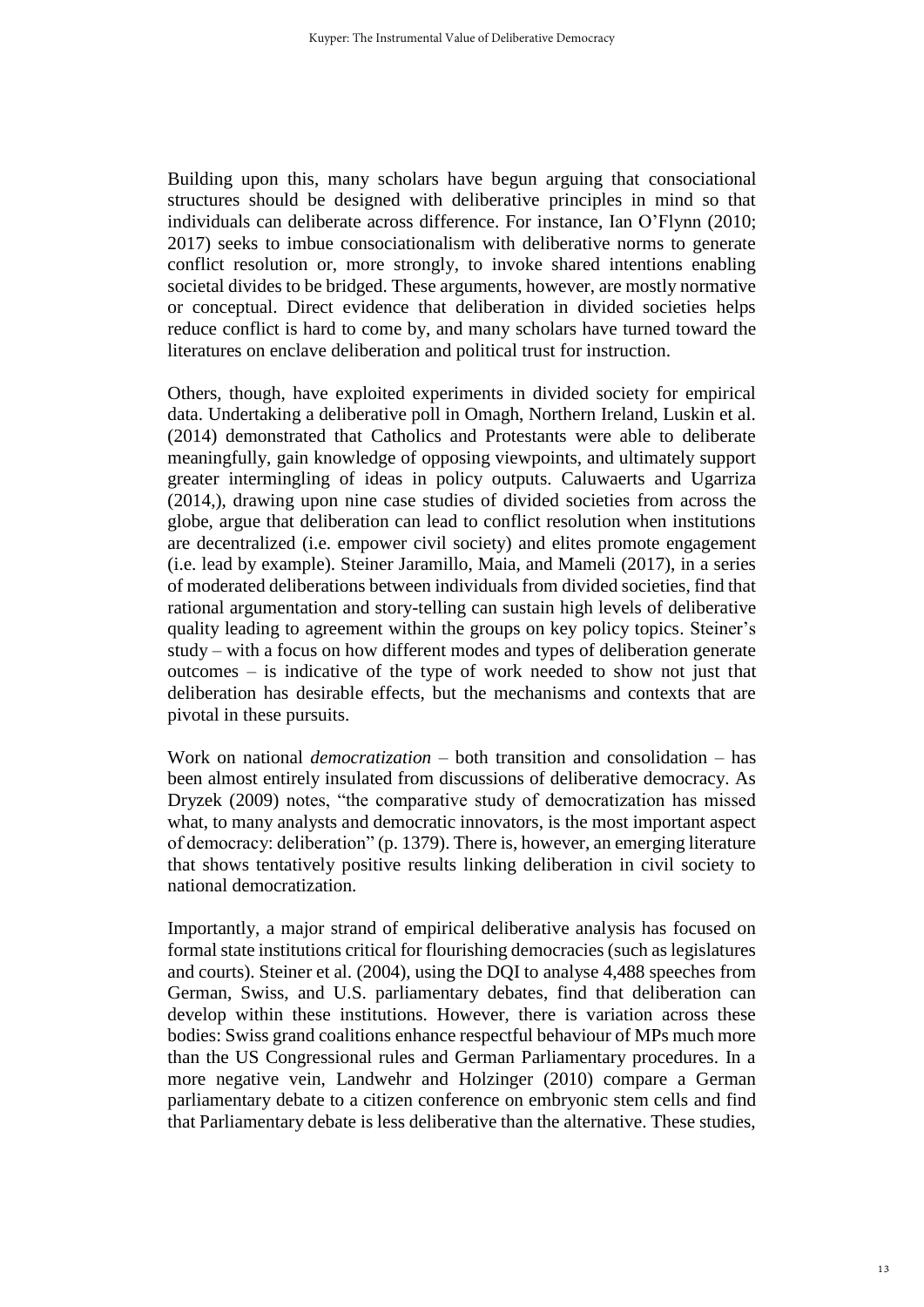though insightful, do not show a link between deliberation in formal bodies and the ability of a polity to sustain democratization.

Some work attempts to link deliberative quality in society to the transition toward, and consolidation of, democratization. The clearest evidence linking deliberative quality in formal and informal spaces of the state to democratization comes from the literatures on constitutional moments. Jon Elster (1998), analysing the French and American experience, depicted an hourglass model of how public deliberation should shape constitutionalism. He argued that democratic stability would be best ascertained through public participation in initial stages with public ratification at the end, while the writing itself should be shielded from citizen input. This model has recently been shown limited. In the most comprehensive study to date linking citizen deliberation and national democratization, Eisenstadt, LeVan, and Maboudi (2015) analyse 138 new constitutions in 118 countries between 1974 and 2011. By disaggregating constitution making into three stages – drafting, debating, and ratification – these authors demonstrate that public input early in the drafting stage significantly increases the stability and democratic quality of the regime over time. Seeking support later in the process is much harder to achieve. These authors claim that this lends significant support to deliberative democratic theory, but do not directly study deliberation itself in these moments, instead taking inclusiveness, transparency and participation of citizens as proxies.

These polity-level studies have many limitations and therefore future directions for research abound. Research on public support should move beyond experiments and draw on studies of citizen behaviour in democracies, which seek to understand whether individuals are more accepting of policy decisions when elites justify their positions deliberatively (Colombo, forthcoming). Studies on deep divisions have made good use of experimental minipublics in some contexts, but looking at truth and reconciliation commissions on the ground is a useful avenue. Likewise, time-series data that tracks elite deliberative quality vis-à-vis societal cleavages would be instructive. In terms of democratization, there are very few studies linking deliberative quality in formal institutions and civil society to national democratization. Most large-n datasets on national democratic quality – Freedom House or Polity IV – do not contain coding on deliberative indicators. This is changing, though: V-Dem, a new comparative and longitudinal dataset on national democratization, contains a range of deliberative indices. This will make it possible for future scholars to take up the task of examining if, how, and under what conditions deliberative quality in different parts of the state promote transition and consolidation of democracy (but see Coppedge, Gerring, Altman, Bernhard, Fish, Hicken, & Semetko, 2011). Overall, these studies need to assess how the supposed instrumental benefits at the macro-level are related to different aspects of deliberation between citizens and elites, while also focusing on the scope conditions under which these benefits accrue.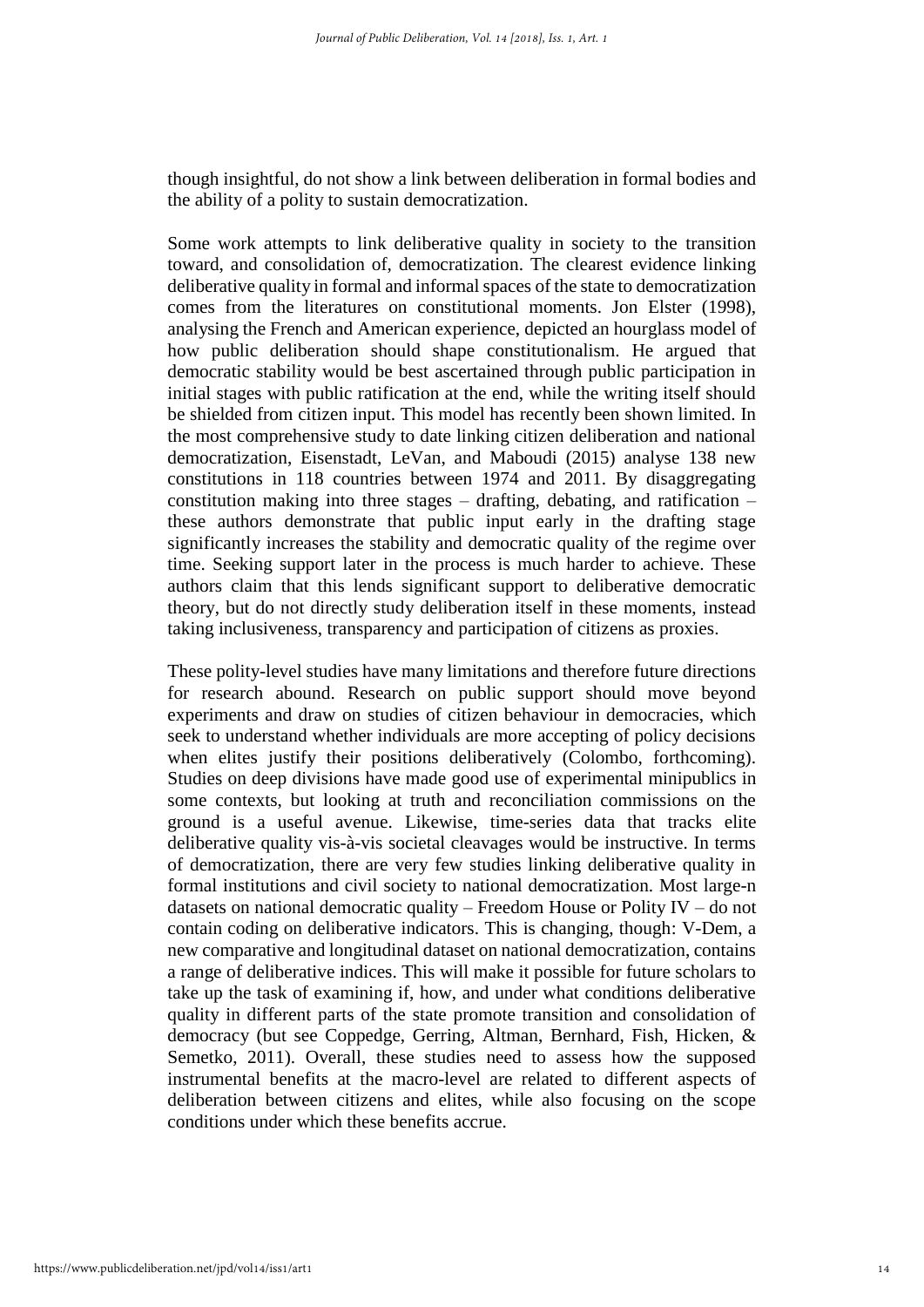# **Table 1**

| <b>Type of</b><br>impact | Level of<br>impact | <b>Differentiated</b><br>effects  | <b>Types of studies</b>                  | Methodological<br>concerns                                                                                                                                                                      | <b>Key findings</b>                                                                                                                                                                                                                                            |
|--------------------------|--------------------|-----------------------------------|------------------------------------------|-------------------------------------------------------------------------------------------------------------------------------------------------------------------------------------------------|----------------------------------------------------------------------------------------------------------------------------------------------------------------------------------------------------------------------------------------------------------------|
| Micro                    | Individual         | Opinions and<br>preference change | Experimental                             | Deliberative polls<br>dominate. No natural<br>experiments, very few<br>case studies or<br>quantitative studies                                                                                  | Strong link between deliberation and<br>outcome, but still little work showing<br>which element of deliberation is causal.<br>Lab-in-the-field experiments and case<br>studies offer promising directions                                                      |
|                          |                    | Knowledge gain                    | Experimental                             |                                                                                                                                                                                                 |                                                                                                                                                                                                                                                                |
|                          |                    | Civic Participation               | Experimental (Lab,<br>lab-in-the-field)  |                                                                                                                                                                                                 |                                                                                                                                                                                                                                                                |
| Meso                     | Group              | Social learning                   | Experimental                             | Overly reliant on<br>Social learning and polarization show<br>strong results for deliberation. Meta-<br>experiments.<br>Quantitative studies of<br>polarization do not<br>focus on deliberation |                                                                                                                                                                                                                                                                |
|                          |                    | Polarization                      | Experimental,<br>quantitative            |                                                                                                                                                                                                 | consensus studies are lacking. Qualitative<br>and quantitative work is lagging behind                                                                                                                                                                          |
|                          |                    | Consensus                         | Experimental                             |                                                                                                                                                                                                 |                                                                                                                                                                                                                                                                |
| Macro                    | Polity             | Popular support                   | Experimental (lab, lab-<br>in-the-field) | Popular support and<br>divided societies too<br>reliant on experiments,<br>democratization has<br>too few cases or<br>experimental work                                                         | Popular support studies should draw on<br>literatures on citizen competence and<br>citizen compliance. Divided societies<br>requires more case studies and<br>quantitative work. Democratization needs<br>more large-n work as datasets become<br>more nuanced |
|                          |                    | Divided societies                 | Theoretical,<br>experimental             |                                                                                                                                                                                                 |                                                                                                                                                                                                                                                                |
|                          |                    | Democratization                   | Qualitative and<br>quantitative          |                                                                                                                                                                                                 |                                                                                                                                                                                                                                                                |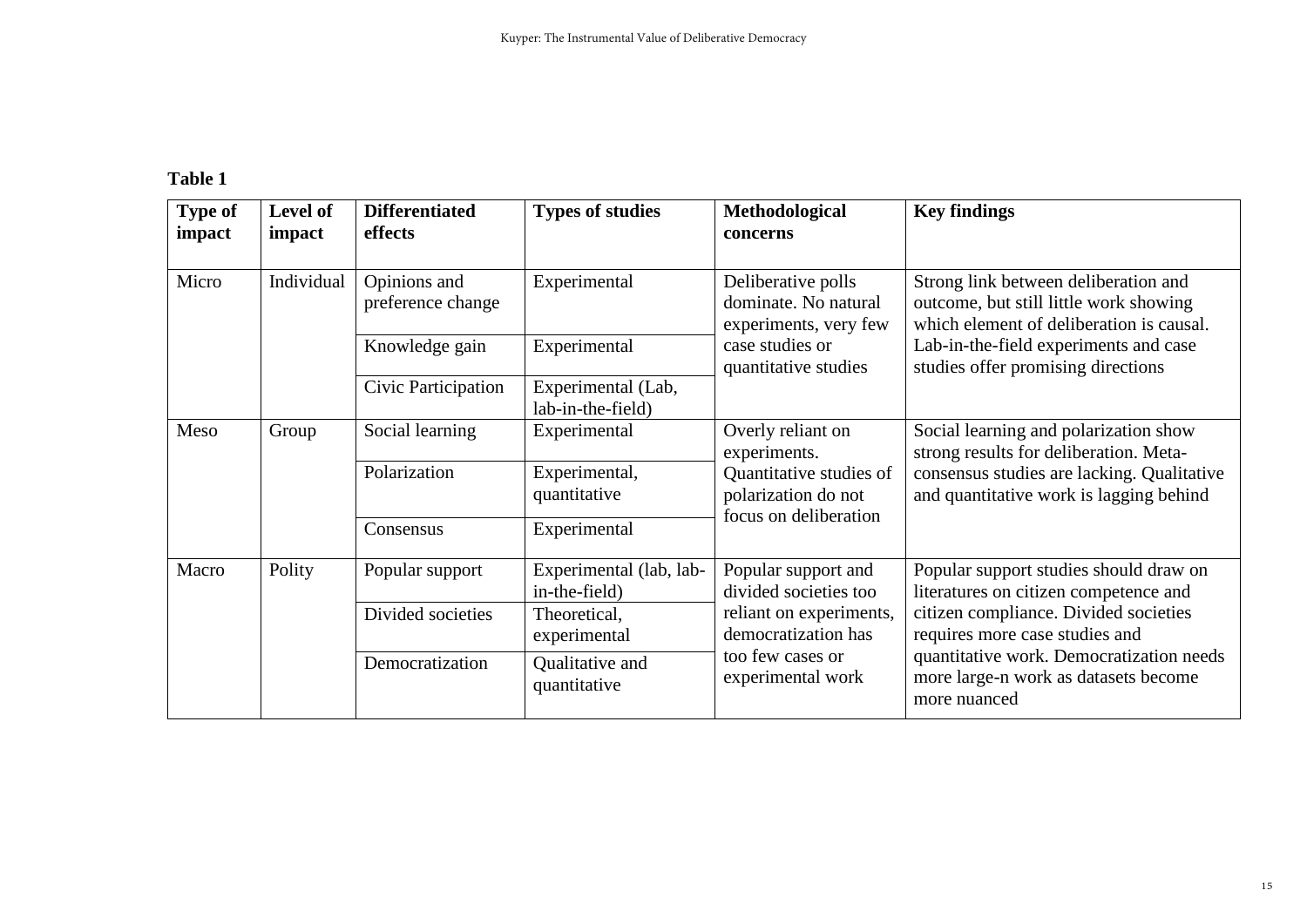### **The Priority of the System: Tying the Levels Together**

The key finding from the previous section is that deliberation does generate a swathe of beneficial outcomes, but there is variation across these effects (for a summary, see Table 1 above). The main frontier for research, already underway, is determining which aspect of deliberation does the causal work in generating different benefits. For instance, more work is required to isolate whether respect, high quality justifications (i.e. with multiple reasons connected to arguments), reciprocal or generalizable arguments, willingness to compromise, or any other feature – or combination thereof – matters most. Precisely because different instrumental effects may be – and likely are – generated by different mechanisms, this work will provide critical. This work is especially relevant as scholars are increasingly taking a 'functional' or 'problem-driven' approach to deliberation (see respectively: Bächtiger & Beste, 2017; Warren, 2017). These theoretical moves recognize, in one way or another, that deliberation is actually a composite concept comprised of many different mechanisms. This 'nonunitary' view holds that the 'right' deliberative or otherwise democratic action to be invoked depends on the issue at hand: we should tailor prescription to the problem needing solving. In some instances we need to overcome deep divisions, and other times knowledge gain is crucial: as different aspects of deliberation may generate these results, we need to disaggregate deliberation and link mechanisms to outputs. Moreover, as some features of deliberation may work well in tandem, it is critical to begin this disaggregation process and see how certain features, in isolation and in tandem, are linked to different outcomes. While certainly complicated work, the theoretical and empirical importance cannot be understated.

Relatedly, with some notable exceptions from micro-studies, the scope conditions that inhibit or enable deliberation have not been studied in depth. This includes thinking about how non-deliberative elements of the experimental approach – such as face-to-face interaction with deliberators, moderation, and information provision – alter outcomes. Likewise, the psychological makeup of participants and their backgrounds (class, gender, race, etc.) may all matter in the outcome produced. Finally, how deliberative events are embedded in social and political contexts will also likely impact whether certain benefits are achieved. Case studies and large-n analysis will raise the stakes in terms of the number of variables that bias results, but are essential in thinking about how deliberation operates in the 'real world'.<sup>14</sup>

However, understanding when and why to pursue these instrumental benefits requires deeper engagement with normative theory. Fortunately, the two pathways forward outlined in this article are both intertwined with the recent systemic turn in deliberative theory. Time is therefore ripe to assess how these

<sup>&</sup>lt;sup>14</sup> It also is essential for generating external validity for current experimental work.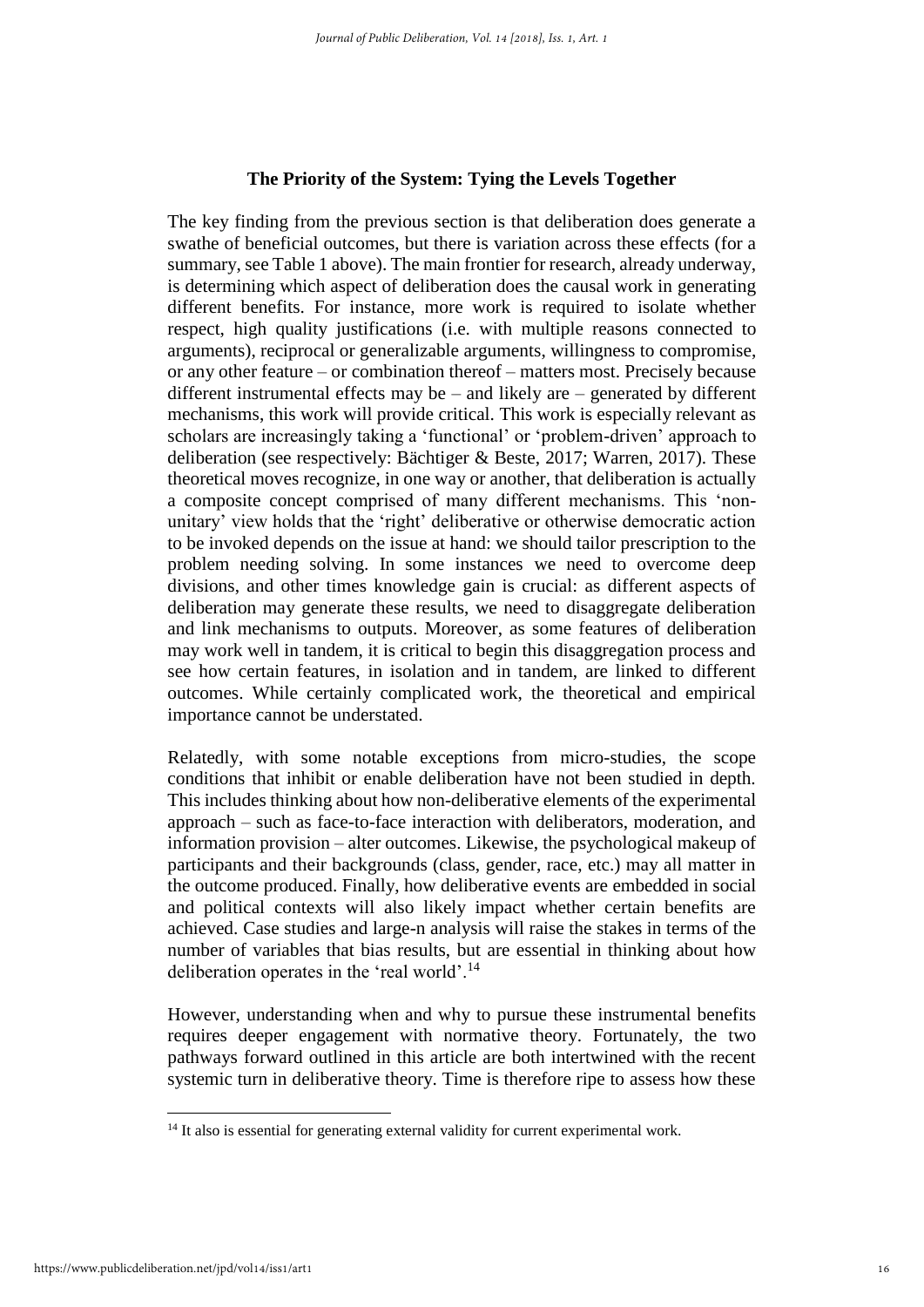instrumental effects may impact systemic theorizing and vice-versa. I undertake this task in three steps. First, I reflect upon the core normative goal of the systemic turn and situate my position against others in the literature. Second, I discuss how deliberative systems can and should make use of the empirical evidence marshalled in this article to combine micro, meso, and macro levels in this pursuit. Finally, I show how key implications of the systemic turn should inform future analysis of the instrumental benefits of deliberation at the three levels specified here.

### **The Systemic Turn**

The basic premise behind the systemic turn is that deliberative democracy cannot be limited to formal reason-giving in hermetically-sealed fora. Instead deliberation should be scaled up: distributed across interconnected institutions in time and space. Differential institutions will play different roles in this systemic architecture, and individuals will be able to contribute arguments and reasons through a range of communicative modes in those venues. The systemic view, then, strives to combine the micro-element of individual deliberation with meso-importance of discreet fora and the macro necessity of polity-wide structures.

This systemic turn has proven to be a fruitful line of inquiry. Its roots hark back (at least) to Habermas' (1996) two-track notion of democratic societal legitimacy in which decision-making in empowered spaces is directed by deliberation within and between publics. And we now have different ways of assessing the democratic legitimacy of deliberative systems. In roughly chronological order, Robert Goodin (2005) has outlined a distributed model of deliberation in which different institutions play different roles in discharging the deliberative ideal. Carolyn Hendriks (2006) provides an integrated model of deliberative systems in which micro, macro, and mixed discursive spheres enable different representative and participatory outlets for citizens. Dryzek (2009) focuses on whether a system enables inclusive, authentic, and consequential deliberation as a metric of (democratic) legitimacy. Parkinson and Mansbridge (2012) look at how institutions in a systemic division of labour can be coupled together in ways that enable the flow of good arguments but inhibit co-optation (see also Mansbridge, Bohman, Chambers, Christiano, Fung, Parkinson, Thompson, & Warren, 2012). Their undergirding commitment is to provide a system that enables ethical, epistemic, and democratic values to emerge. For a summary of these positions, see Table 2.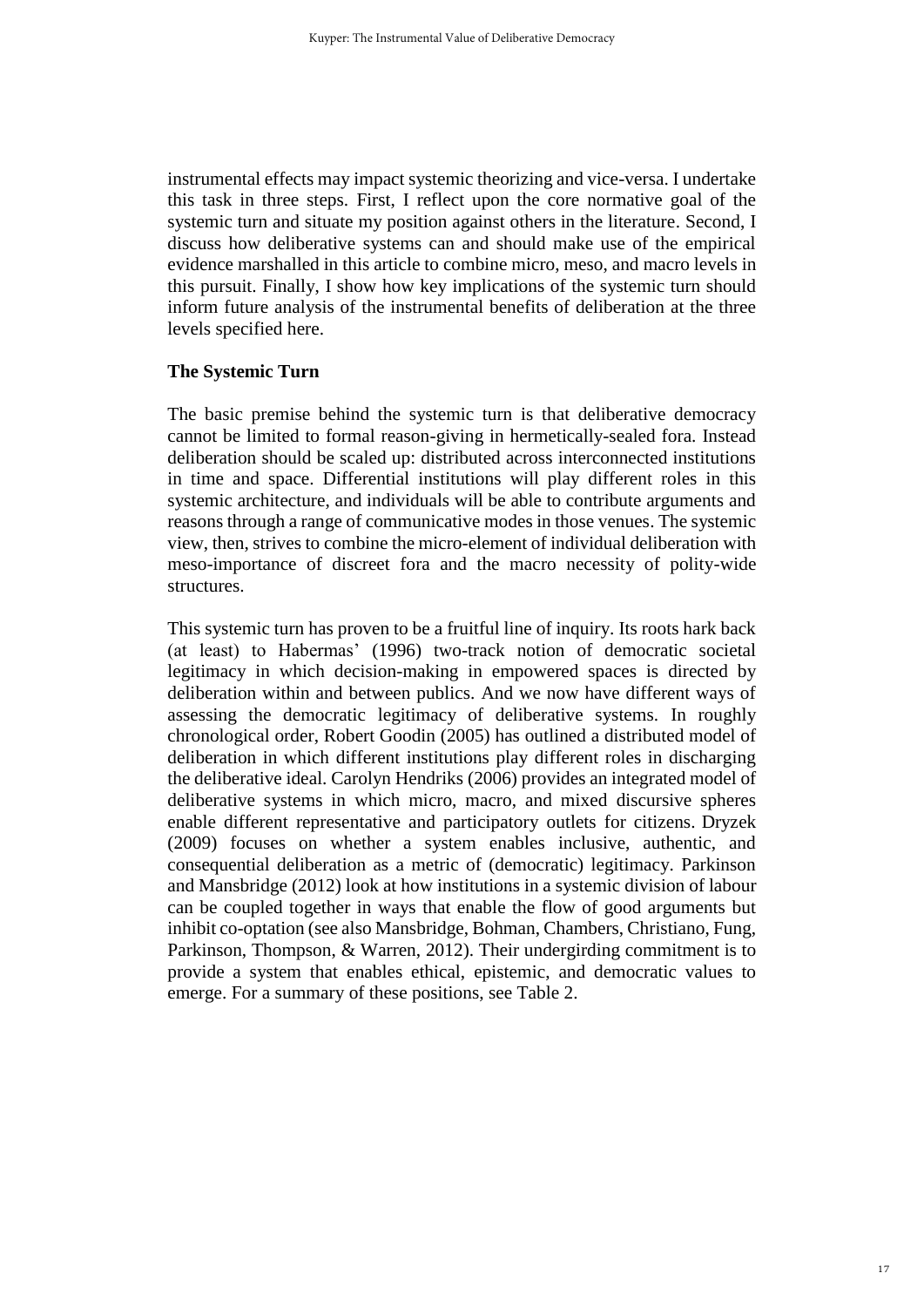# **TABLE 2**

| <b>Scholar</b>                      | <b>Systemic</b><br>version                    | <b>Normative core</b>                                                                                                     | <b>Key parts</b>                                                                       | <b>Relationship between parts</b>                                                                                                                                                                      |
|-------------------------------------|-----------------------------------------------|---------------------------------------------------------------------------------------------------------------------------|----------------------------------------------------------------------------------------|--------------------------------------------------------------------------------------------------------------------------------------------------------------------------------------------------------|
| Jürgen Habermas                     | Two-track<br>model                            | Democratic legitimacy -<br>binding will formation<br>through rational discourse of<br>all-affected                        | Formal decision-making<br>and informal opinion-<br>formation                           | Informal opinions should be transmitted to<br>formal decision-making spheres through<br>elections, media, etc.                                                                                         |
| Robert Goodin                       | Distributed<br>(or delegated)<br>deliberation | Deliberative ideals – open,<br>justified validity claims,<br>common good, respect,<br>consensus-orientation,<br>sincerity | Institutions connected in<br>a chain                                                   | Different parts play different roles in upholding<br>the deliberative ideal (i.e. features of the ideal<br>are distributed along the chain)                                                            |
| Carolyn Hendriks                    | Integrated<br>model                           | Agency, diversity, and<br>interconnectivity                                                                               | Macro, micro, and mixed<br>discursive spheres                                          | Overlapping spheres are integrated together;<br>micro decision making and macro publics are<br>connected through mixed spheres                                                                         |
| John Dryzek                         | Deliberative<br>capacity-<br>building         | Inclusive, authentic, and<br>consequential deliberation                                                                   | Public space, empowered<br>space, transmission,<br>accountability, and<br>decisiveness | Public opinions are transmitted to empowered<br>space, the latter is held accountable to the<br>former. Collective decisions reflect this<br>arrangement                                               |
| John Parkinson &<br>Jane Mansbridge | Deliberative<br>systems                       | Epistemic, ethical, and<br>democratic desiderata                                                                          | Any set of<br>interconnected<br>institutions                                           | Division-of-labour emerges between the parts<br>in generating epistemic, ethical, and democratic<br>goodness; coupling between institutions should<br>allow flow of arguments but restrict co-optation |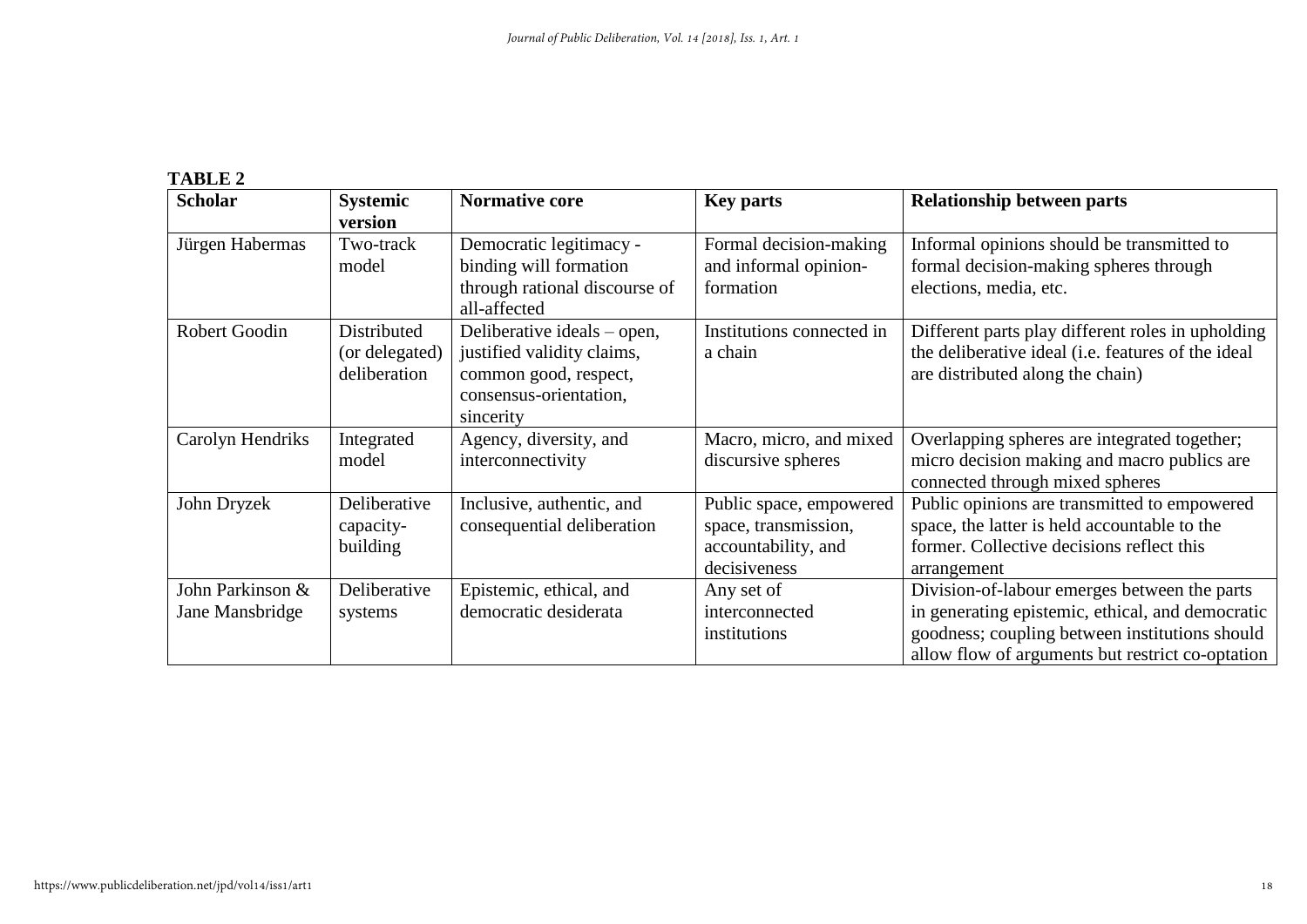These systemic views have emerged largely in response to criticisms raised against deliberative democracy during the 1990s and 2000s. Difference democrats, for example, accused deliberative scholars of focusing too heavily on justificatory rationale, and ignoring other modes of reason-giving (Young, 2002) while agonists argued that a search for consensus robbed politics of its contestatory nature (Sanders, 1997). More deliberative-friendly researchers suggested that the focus on isolated fora (such as minipublics) shifted attention too far away from mass publics (Chambers, 2003), or that minipublics cannot legitimately make public policy (Lafont, 2015; Parkinson, 2004). <sup>15</sup> The systemic turn tackles these criticisms directly by asking how the deliberative ideal of reason-giving might be compatible with different forms of communication, and what the appropriate space for non- or even antideliberative action (protests, violence, etc.) might be (Fung, 2005). This turn also marks a conscious *return* to thinking about how mass publics can be knitted to binding decision making and has gravitated toward understanding how minipublics might be differentially utilized in broader systemic contexts for systemic legitimacy (Goodin & Dryzek, 2005; MacKenzie & Warren, 2012).

Despite these advancements, the systemic turn has also come under heavy criticism. The major reproach is that adapting deliberative democracy to empirical 'facts' risks cutting loose the normative anchor of deliberation. This argument comes in two forms (Owen & Smith, 2015). First, there is a worry that the breakdown of the unitary model – and evaluations of legitimacy and justice at the systemic level – means that deliberative systems may actually entail very little deliberation. By evaluating the system as a whole, distributed instances of deliberation might not ever mean that the ideal of deliberative democracy is reached, and citizens do not 'reason together'. Second, the admittance of novel forms of communication and the acceptability of nondeliberative acts have been interpreted as an abrogation of the normative core of deliberative theory for which clear bounds of acceptability have not been specified (Bächtiger & Parkinson, forthcoming).

These are importance considerations. Constructively, Owen and Smith (2015) stipulate two alternate ways to advance the systemic turn overcoming these issues, while (allegedly) being compatible with the ideal of deliberative democracy. There first suggestion is that systems should embed a *deliberative stance*: individuals – wherever possible – should take up the ideal of deliberation and enact a form of collective practical reasoning that undergirds collective decision-making. The second notion is that we should move toward a *democratic system*: here deliberation is just one mechanisms that legitimates collective decisions alongside voting, exit, contestation, etc. (see also Warren, 2017).

<sup>&</sup>lt;sup>15</sup> This is because the deliberative process means that minipublic participants are no longer representative of the public, giving the latter no reason to accept the former's decisions.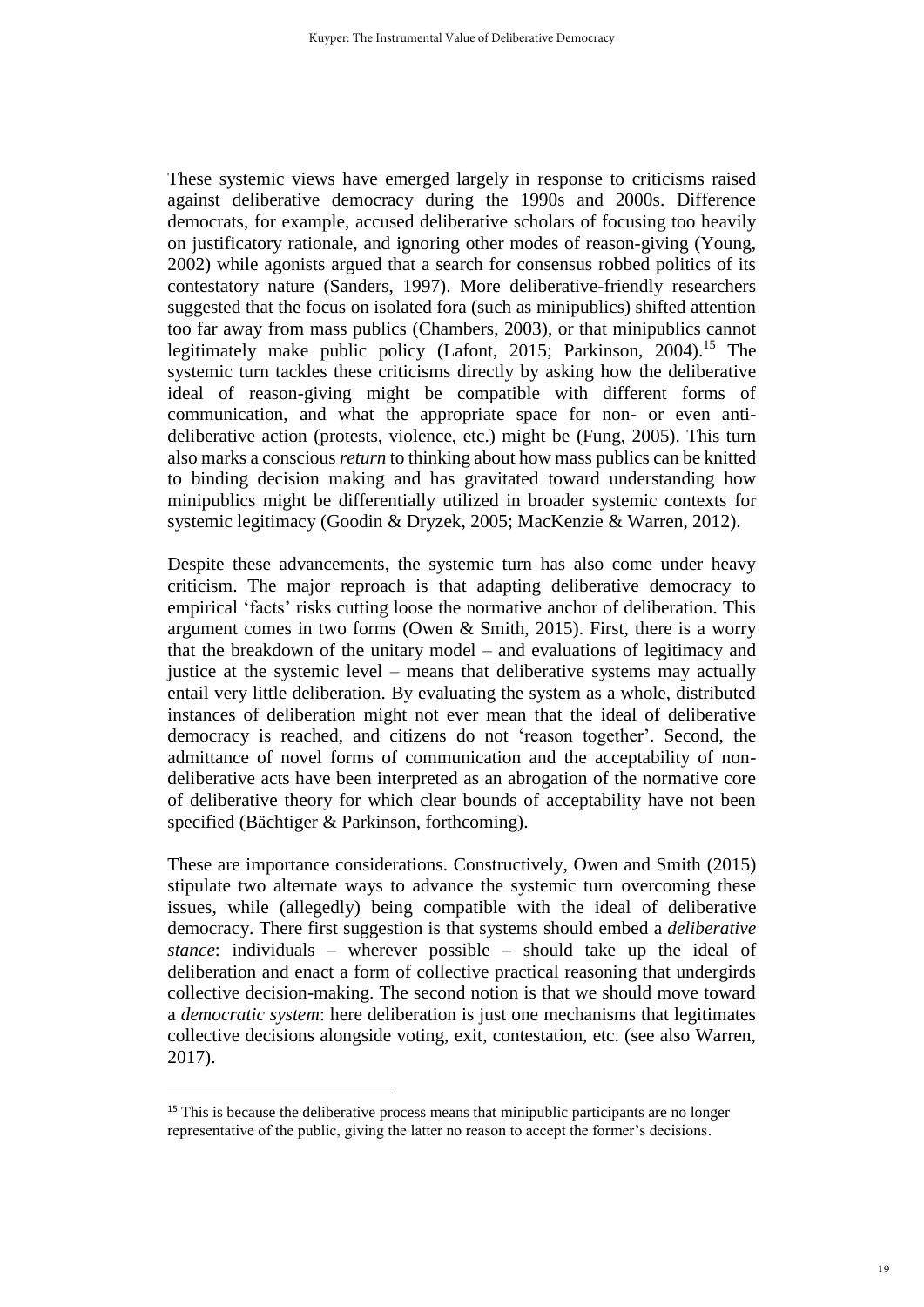Both suggestions are problematic. The notion of a deliberative stance misunderstands the normatively value of deliberation. Precisely because we have empirical evidence that some deliberative features are better suited to bringing about some outcomes, a breakdown in the unitary model is both normatively and empirically compelling. Owen and Smith (2015) might employ a *reductio ad absurdum* in which a deliberative system has no 'real' deliberation. But this point again misrepresents the nature of the deliberation: it was always a regulative ideal that is only able to be approached in social and political contexts. Working out how to approximate the ideal has always been the central task of deliberative democracy. This opens space for thinking about when a breakdown of the unitary model may be justified. The claim relating to democratic systems should also be rejected. Deliberative democrats qua *deliberative* democrats should hold on to the position that legitimacy is attained through the rational argumentation between affected individuals. Nondeliberative modes of collective action can only be rendered acceptable through justification, thus giving deliberation primacy in the design, operation, and outcome of collective decision-making (Dryzek, 2009; Thompson, 2008). While it is important to specify how these meta-theoretical justifications should occur, this is a matter of argumentation, and not a reason to abandon deliberation as the motor of the systemic legitimacy.

As such, deliberative democrats require an alternate way to justify the systemic move. I suggest the following: *deliberative systems ground ethical, epistemic, and democratically legitimate decisions to the extent that actors and institutions are arranged to ensure that 'better arguments' win out in the process of collective decision-making*. The notion that arguments which are expressed honestly, with factual and supporting reasons, while attaching to shared norms stands at the core of deliberative theory.<sup>16</sup> The process of giving and taking arguments treats others as an ethical source of reason, sorts good epistemic claims from bad ones, and generates legitimacy for collective decisions through the inclusion of affected parties. This does not necessarily mean that there is always one 'best argument' for any given issue. Rather, that through the process of deliberation, weaker arguments are separated from better ones, and new arguments – perhaps better than those held by any individual, group, or faction – can be made manifest through different forms of collaborative, creative, and contestatory argumentation. Institutional structures in a deliberative system should be arranged to enable better arguments to be formed in different parts of the system, with binding decisions reflecting the weight of better argumentation.

<sup>&</sup>lt;sup>16</sup> There is not space in this piece to discuss, at length, what constitutes a 'better argument' as there are post-modern, psychological, and post-colonial debates which question the nature of empirical truth, truthfulness, and moral rightness. However, I follow Habermas (1996) classic formulation here. In defense, I simply note that, insofar as deliberative democrats think better arguments can win out in the ideal speech situation, there must be better or worse forms or argument to be uncovered which are related to truth, sincerity, and moral norms.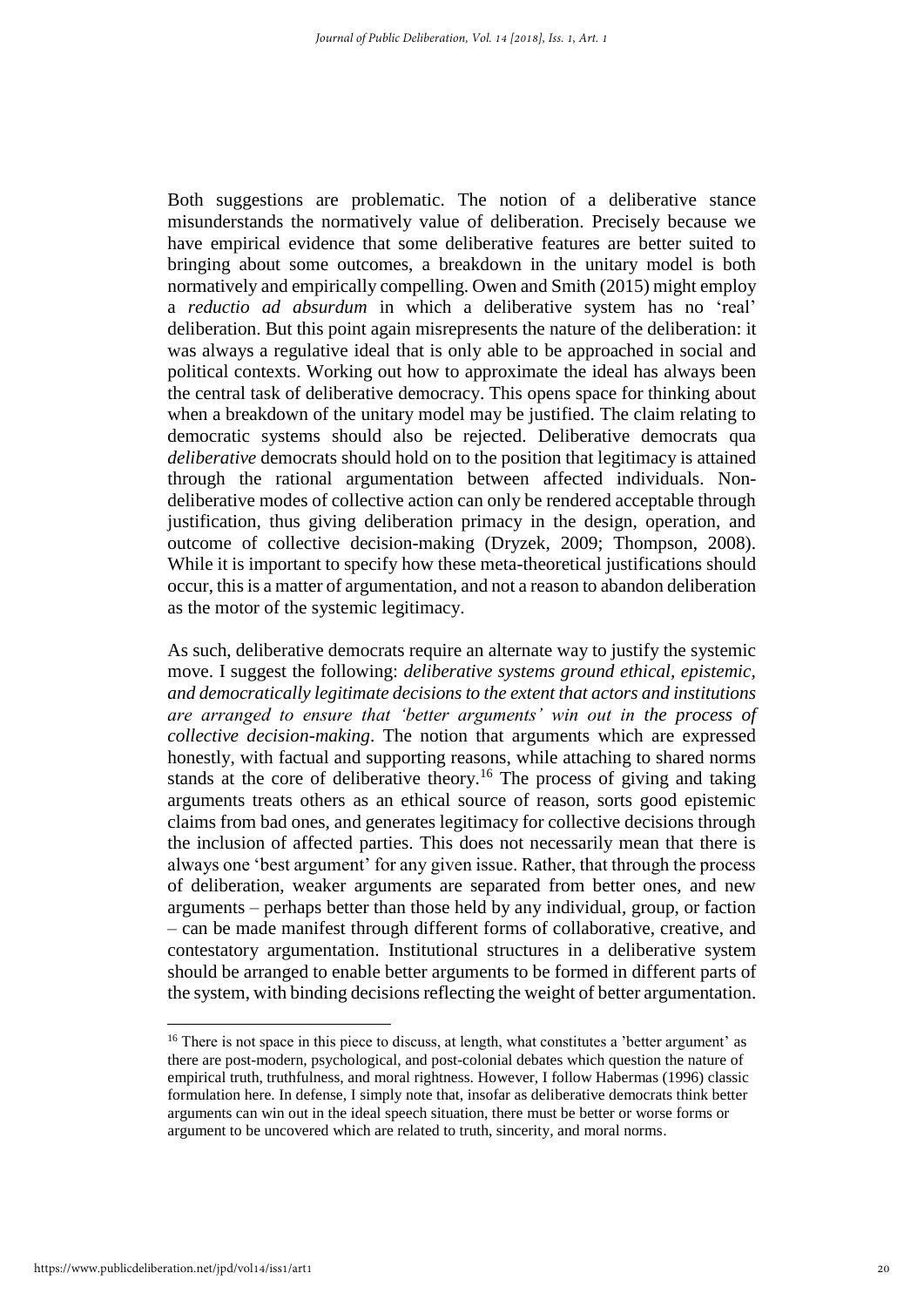#### **From the Individual to the Group and on to the Polity**

By adopting this view of deliberative democracy, it helps make sense of the role of micro, meso, and macro deliberation. My argument is that pursuing instrumental benefits at these levels should be contingent upon whether it foments better arguments across the system, ultimately transposing those arguments into binding rules. This argument tracks other claims in the literature that the systemic level has priority in normative analysis, but with more specificity. By this, I mean that the micro-, meso-, and macro-level do not necessarily have priority over one another in the evaluation of how a system discharges its core goal. This might seem counterintuitive, but the priority is non-obvious. For instance, we should not sacrifice national democratization or popular support for citizens with a lack of knowledge or minimal civic desire (lest they elect poor leaders or do not participate at all). Similarly, we should accept polarized groups that craft well-founded arguments instead of blindly shifting opinions (in line with social pressure) or deferring to difference across divided societies (i.e. accepting the views of others with no good reason). As such, there is a clear systemic priority: the justifiability and design of deliberative systems must allow better arguments to emerge and eventually win out in the decisions that bind all those within the system.

So how exactly does this normative aim for a deliberative systems help guide institutional design? Following Habermas (1996) and Dryzek (2009), the distinction between empowered and public spaces is crucial. <sup>17</sup> The basic division of labour between these two spheres should be as follows: publics spheres are arranged to allow the strongest arguments on matters of common interest to be formed. These arguments should be then transmitted to the empowered space, whereby these arguments are trialled against one-another on equal and non-coercive terms. This trialling of argumentation in the empowered space then pits the best possible arguments against one-another. To give this framework more specificity, it is important to be clear about what normative distinctions turn upon each space, how actors in each space should thus operate, and how this relates to micro, meso, and macro deliberation.

In public spaces, actors should be provided space to formulate arguments in the strongest possible terms. Precisely because public spheres contain a range of imbalances (power, epistemic, etc.) this should be considered in justifying institutional arrangements. Whether institutions should be coupled together or shielded from wider societal processes depends on how better arguments will be formed. If groups need to test their arguments against other claims in the system to strengthen their view, then interlinkage is desirable. This highlights the importance of systemic thinking, as deliberation may often require

<sup>&</sup>lt;sup>17</sup> In contrast to these scholars, my argument suggests that normative justification turns on these spaces.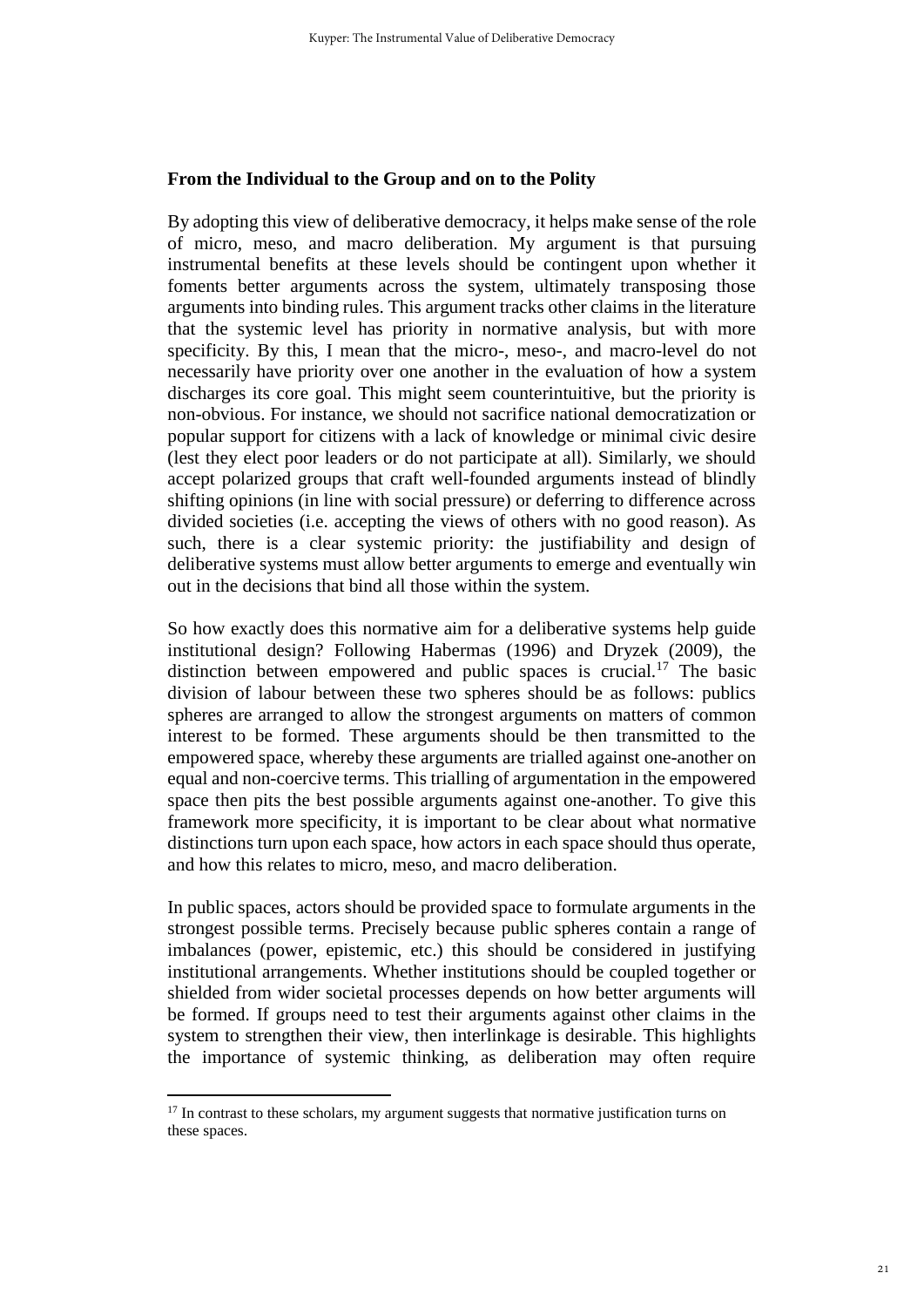individuals in isolated groups to be open to collaborative engagement with actors in other parts of the system in order to form new and better arguments. Alternately, if a group may be co-opted or colonized through such linkages, then institutional dislocation is likely required for the formation of better arguments, especially as actors seek to overcome historical or structural power imbalances emanating from other parts of the system. Through these differentiated processes, different publics arrive at their best arguments.

In the empowered space, however, such differentiations are not normatively justified. Rather, we should rather demand formal equality of reason-giving in shaping law and policy.<sup>18</sup> As such, while some steps (i.e. quotas) might be necessary to achieve formal equality, what matters is that all arguments are tested against each other in crafting binding rules. While there are many times in political life where disagreement will still exist after better arguments have removed some (or even many) options, this is when different forms of deliberative bargaining should pervade (Mansbridge, Bohman, Chambers, Estlund, Føllesdal, Fung, & Martí, 2010). By trialling the best arguments from different parts of the public space against one another in the empowered space under conditions of equality, this process allows individuals to see that their views are taken seriously (publicity), provides critical distance from the state to allow free public opinion-formation, and enables a form of 'reasoning together'.

This analysis leads to the claim that pursuing micro, meso, and macro instrumental benefits is conditional upon whether it helps promote the better argument at the systemic level. This is a tricky guideline to follow in practice, but it does mandate certain actions. For instance, in many cases we will think that individuals developing better knowledge or enhancing social learning is desirable. However, while we should demand this of actors in empowered spaces who need to learn about the views of others to appropriate subject their own claims to reasoned argument, this might not be desirable for individuals or groups in public spaces who should focus more on honing their specific claim rather than learning about a range of alternatives. Similarly, while polarization is usually considered normatively suspect, $19$  it is desirable when it helps groups overcome systemic pressures that dampen the creation of their arguments. Finally, we should not simply accept macro democratic systems that allow micro or meso deliberation to feed in to empowered spaces without asking whether these are the best arguments for grounding systemic legitimacy. If seeking micro or meso benefits are actually removing better arguments from the system, then we should question the justifiability of those instrumental goals. If two instrumental benefits stand in tension (say, between knowledge gain and meta-consensus during group deliberation), then working out how to make the

<sup>&</sup>lt;sup>18</sup> In both public and empowered spaces, the type of communicative act employed for reasongiving should depend on how better arguments can fostered and trialed respectively.

 $19$  Though some scholars have noted that polarization which reflects the better argument should be fostered.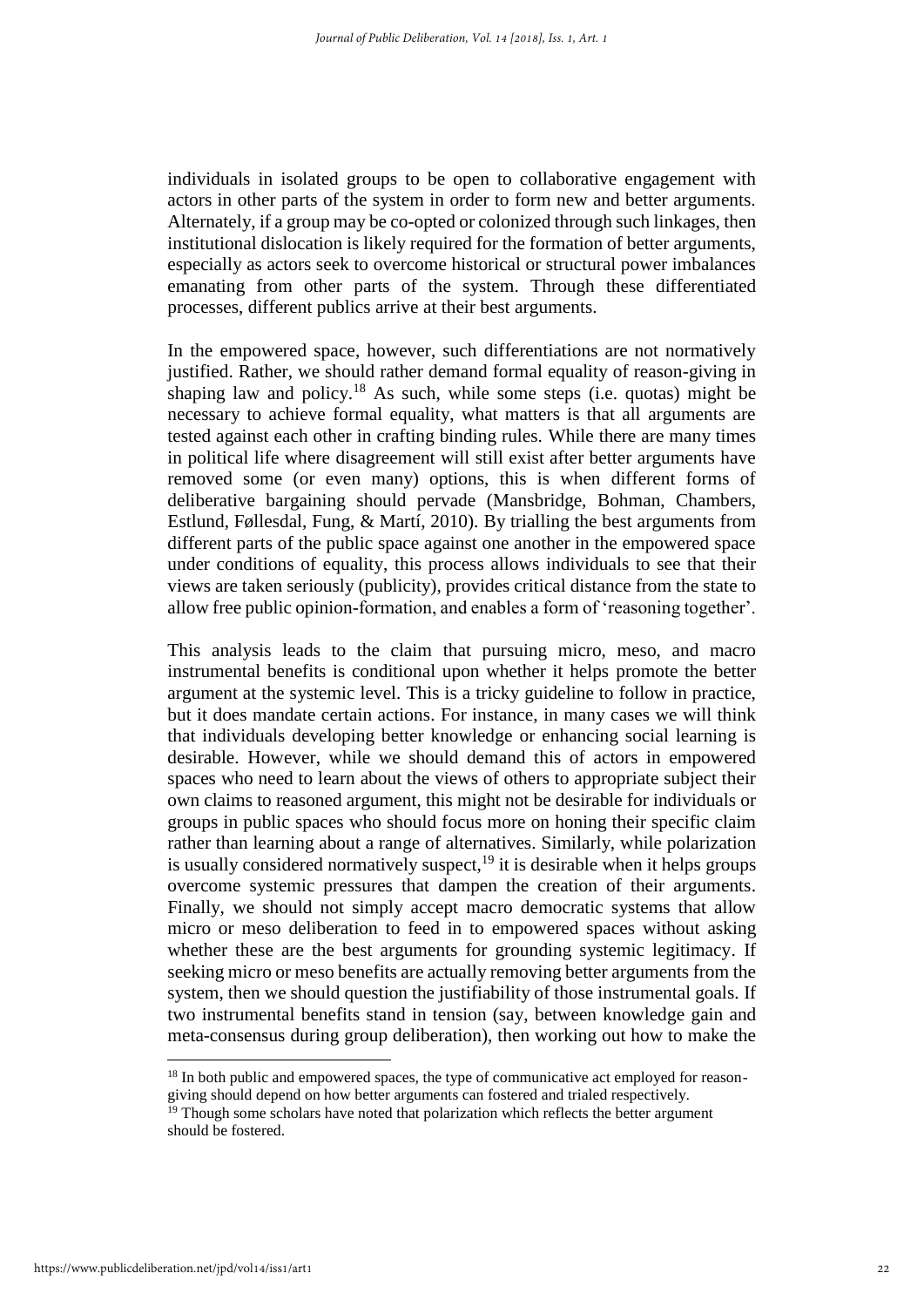trade-off should be done in accordance with the systemic goal outlined here. Similarly, thinking about the right constitutional design or democratic structure (i.e. parliamentary vs. presidential) at the polity levels requires thinking about how better arguments can be made across the system.

It is for these reasons that more knowledge about the drivers of instrumental benefits and their scope conditions is so important in systemic theorizing. By understanding how these instrumental effects work, we will be better able to prescribe how and when to induce certain outcomes and when to negate them. For instance, if a group needs to polarize to produce a strong argument, knowing how polarization is stymied is essential in avoiding this prescription. In this sense, empirical analysis is crucial in thinking about the applicability of normative principles.

Ultimately, public spaces should be arranged to allow better arguments to surface. As this occurs, empowered spaces should weigh these arguments against one another under conditions of equality as binding rules are decided. It recognizes there is no priority between micro, meso, and macro levels, but rather sees each level as important insofar as they contribute to a system. But it does have implications for how we justify institutional arrangements differentially in empowered and public spaces. *Pace* Goodin and many others, it means that we should limit distributed deliberation to public spaces rather than empowered spaces because, in the end, empowered spaces must trial the best systemic arguments against one another to ensure better arguments win out. While distributed deliberation in public spaces might be useful in forming better arguments, it does risk segmenting arguments. Distributed deliberation in empowered spaces could only be justified, then, if all relevant arguments are tested against one-another *at some point*. Similarly, while polarization in public spaces might be good for crafting stronger arguments, it is likely problematic in empowered spaces as it would entail ignoring key arguments. In this way, my claim gives priority to the systemic level, but employs micro, meso, and macro deliberation in different ways depending on whether it occurs in public or empowered space.

### **Novel Forms of Communication and Non-Deliberative Acts**

Although we need to think about how micro changes, meso alterations, and macro outcomes sustain a deliberative system, we should also think about how the systemic turn can impact analysis at those levels. Two issues stand out. The first is to begin using new modes of communication to think about how instrumental values might be attained. The second is to start using the scope conditions noted above to think about the design of a system in holistic terms. This will be especially important for the justifiability of non-deliberative acts. I discuss both in order.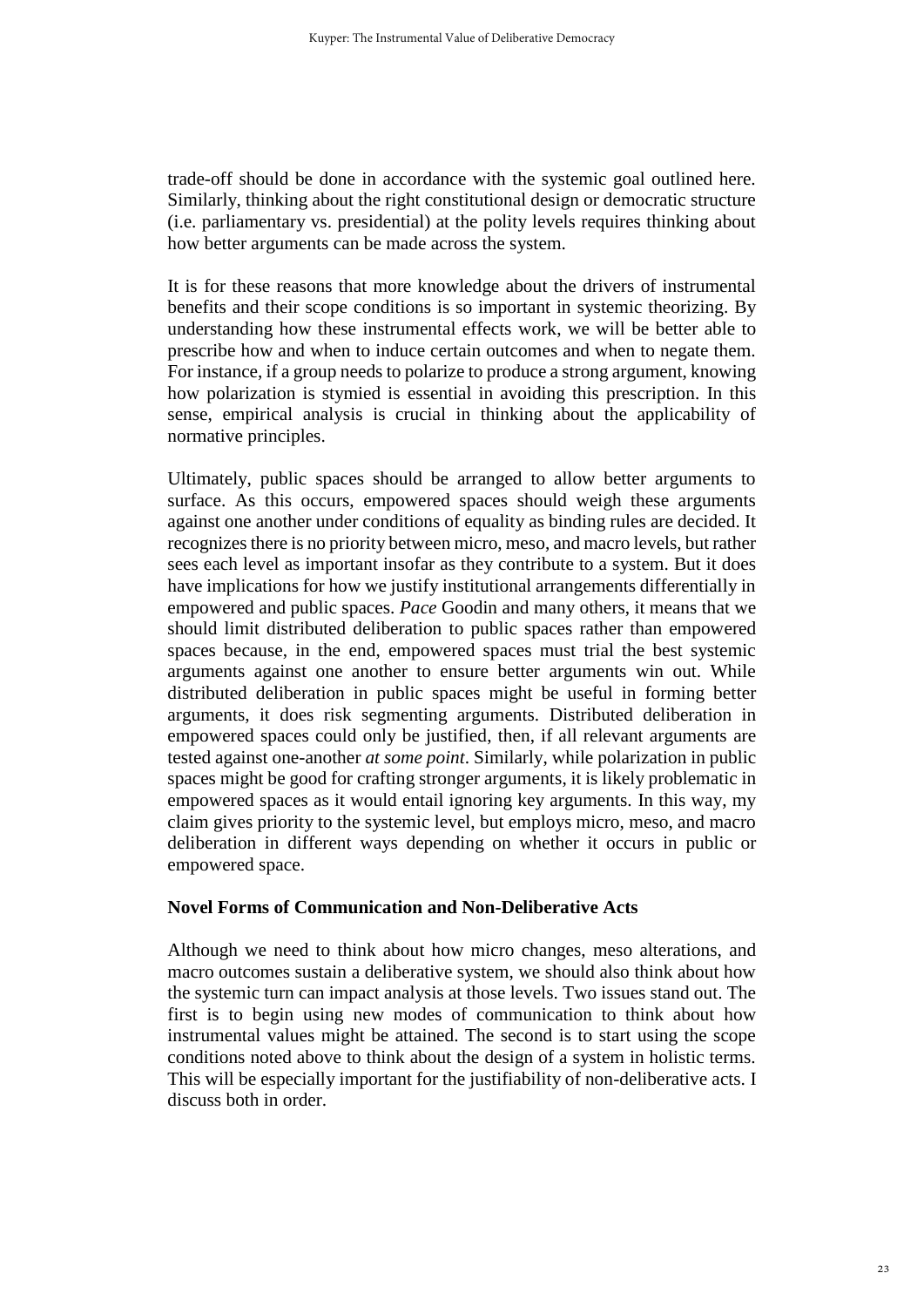A major reason behind the systemic turn is that the Habermasian emphasis on formal reason-giving elided the importance of alternative form of argumentation. It is now widely agreed that narrative, rhetoric, story-telling, humor, art, and many other modes of expression are legitimate forms of argumentation. While normative theory has rightly advanced this claim, and scholars have begun thinking about how different communicative modes are used across a system, there has been very little feedback to those working on the instrumental benefits of deliberation. For instance, I know of almost no studies that attempt to systematically study how different forms of reasongiving impact micro, meso, or macro deliberation.<sup>20</sup> It is likely that preference/opinion change, knowledge gain, and civic participatory desires are driven by different forms of argument *depending upon the individual*. Likewise, meso and macro changes are almost certainly driven by different types of communication depending upon how those modes manage to tap in to, or disrupt, group norms. For instance, empathy is often established by finding new ways to understand another's position, and popular support seems very likely driven by how elites 'perform'.

As such, it is imperative to take these new forms of communication and see whether certain micro, meso, and macro level benefits are enhanced or impeded by their use. This, however, is an empirical issue. And, while establishing how different forms of argumentation matter for instrumental benefits, their usage should still be determined on normative grounds: whether better arguments are produced across a system. Of course, this normative goal should make room for the fact that alternate forms of argumentation is likely intrinsically valuable as self-expression is a key to autonomy. But it seems plausible to me that alternate forms of argumentation are also crucial to the formation of better arguments as individuals can express themselves in ways that attach to their cultural, social, and psychological make-up. When we understand how micro, meso, and macro benefits can be achieved, then we can begin making systemic trade-offs between those benefits and ensuring that better arguments are produced in different institutional locations.

A similar point can be made about the utilization and justifiability of nondeliberative acts. While most scholars have accepted the expansion of communicative acts, the import of non-deliberative acts (such as protests and violence) has been heavily criticised. Though it is very plausible that such acts might eventually generate systemic benefits, a key problem remains: there is a very high epistemic threshold in understanding when non-deliberative acts have good outcomes (Fung, 2005). The social world is complex, maybe even stochastic. If we do make space for good deliberative outcomes based on nondeliberative actions, then we need strong knowledge of the determinants and

 $20$  One exception is the emphasis on story-telling in deliberating across difference from Steiner et al. (2017) and rhetoric in the acceptability of argument from Polletta and Lee (2006).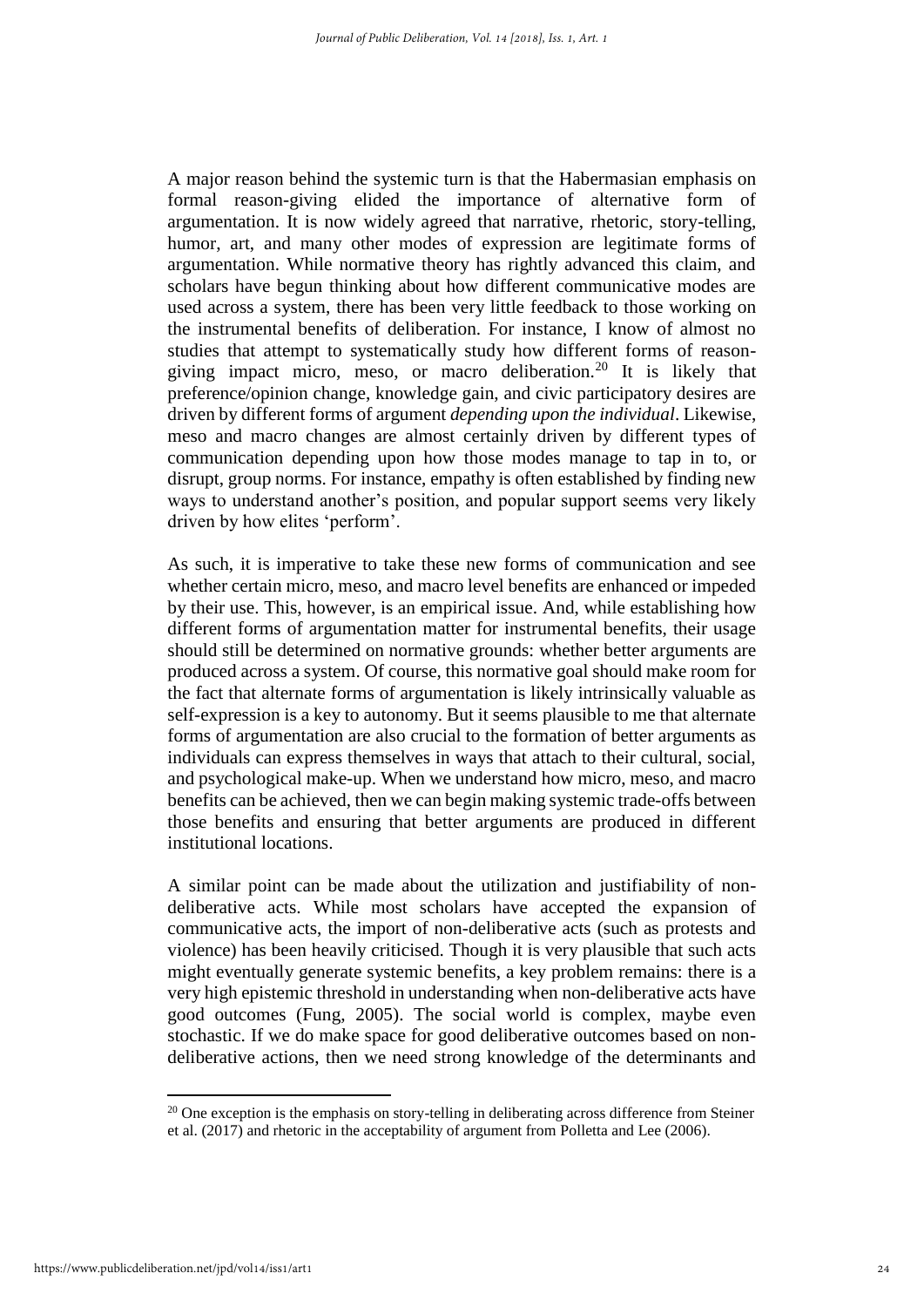outcomes of different deliberative situations. For instance, it is an empirical argument whether non-deliberative situations (i.e. protests) enhance or undermine national democratization over time. To the extent we favour this outcome, the defence of protests over government control should be informed by relevant empirical evidence.

Understanding what benefits micro, meso, and macro benefits bring is important in (at least) three ways, then. First, it helps comprehend said benefits even under circumstances of social complexity and thus enables the construction of more reliable prescriptions. Second, this information is useful insofar as – by telling us what deliberation produces – it will also tell us what deliberation cannot produce. Perhaps deliberation is good at reducing polarization when groups are composed of different views and a politics of presence is available, but deliberation is not be able to undo the effects of polarization (conceivably due to motivated reasoning) when such conditions are unavailable. When such conditions do not obtain, then, we have strong reasons to justify nondeliberative remedies. Righting systemic wrongs through non-deliberation can then be informed through empirical knowledge of what deliberation cannot accomplish in the production of better arguments.

Finally, by thinking about the use of non-deliberative acts, it also turns our attention toward the scope conditions of deliberation. Section II argued that more work is needed to think about the conditions under which instrumental benefits are attained at micro, meso, and macro levels. This includes issues such as the role of information and moderation in mini-publics, the individual characteristics of deliberators, the type of political system in which institutions are embedded, and so on. By thinking about these factors, we will know how to tie institutions into a system in ways that promote better arguments. Do some participant characteristics impede instrumental benefits? Do some representative systems (first-past-the-post vs. party list) alter the demands of government justifiability and popular support/democratization? Does linking a minipublic to a parliamentary body limit or promote civic participatory desire? Do non-deliberative acts help or hinder recognition across difference in other parts of the system? Thinking about these question is important. But crucially, thinking about these questions and asking whether it enhances or undermines the quality of arguments in a system should remain the final consideration.

### **Concluding Remarks**

In conclusion, deliberative democracy is now a normative theory with established empirical implications. We know much more about the types of beneficial outcomes produced by deliberation across different contexts. However, in several ways, this literature remains embryonic. Few studies seek to disaggregate deliberation in to its relevant features and assess which aspects are most important for obtaining different values. While studies focusing on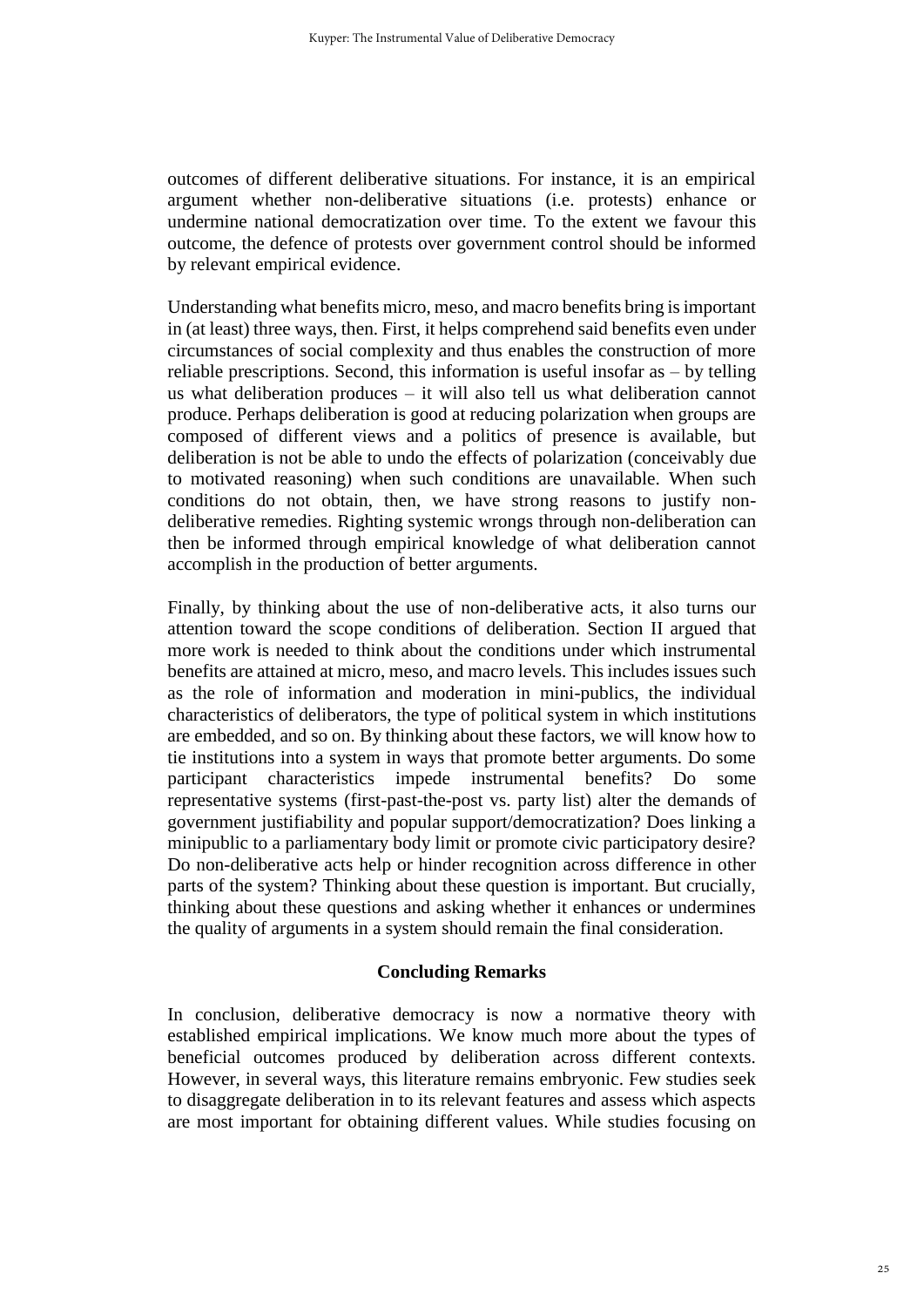preference shifts, opinion change, knowledge gain, and (to some extent) social learning and popular support look at the quality of deliberation as a driver, the link between other beneficial outcomes and deliberative quality remains understudied. The scope conditions that produce these benefits – and how this gleaned evidence can help think about systemic designs – has only just begun.<sup>21</sup>

In terms of future work, a large portion of evidence comes today from experimental (lab, survey, and field) designs. While the usage and utility of these methods should not be understated, scholars should continue to reflect upon issues of internal validity (whether the effects of deliberation can be separated from other parts of the process) and external validity (problems of self-selection – whether those who opt in to deliberative exercises vary in some significant way from the wider population they are supposed to represent).<sup>22</sup> In order to mitigate these issues, qualitative scholars and practitioners, both separately and in collaboration, should seek to test the effects of deliberation in the field (improving external validity). Quantitative scholars should also seek to expand the range of comparative cases available to study and improve the operationalization of deliberation to enhance both internal and external validity. Likewise, several other instrumental benefits should be considered: social trust, emancipation, distributive justice, and epistemic correctness have all been purported, though studies remain scarce.

Ultimately, though, valuing deliberation for its instrumental effects is still a normative commitment (Thompson, 2008). While our intuitions can only be defeated by other intuitions, our reasons for holding these views can be supported by empirical evidence. In addition to whatever intrinsic reasons one has for being a deliberative democrat, then, we also have (some) good instrumental reasons to support this position. I have suggested that the ultimate systemic test should be whether the institutional landscape enables the emergence of better arguments in public spaces to be equitably trialled against one-another in the empowered space. This way, better arguments form binding decisions. This has implications for how we justify different institutional arrangements (such as distributed deliberation), the importance of new modes of communication, and the use of non-deliberative acts. But most directly, it suggests that the instrumental values of deliberation should be understood in terms of how systems produce turn better arguments in collective decisions. When symbiosis occurs between micro, meso, and macro deliberation and this systemic goal, then we should promote the instrumental aims. Where trade-offs emerge, however, the systemic goal must take priority.

 $\overline{\phantom{a}}$ 

 $21$  Bächtiger et al. (2010) called for this type of work, though it has remained scant.

 $22$  Issues of autocorrelation between deliberative ideals and outcomes should also be considered in interpreting results.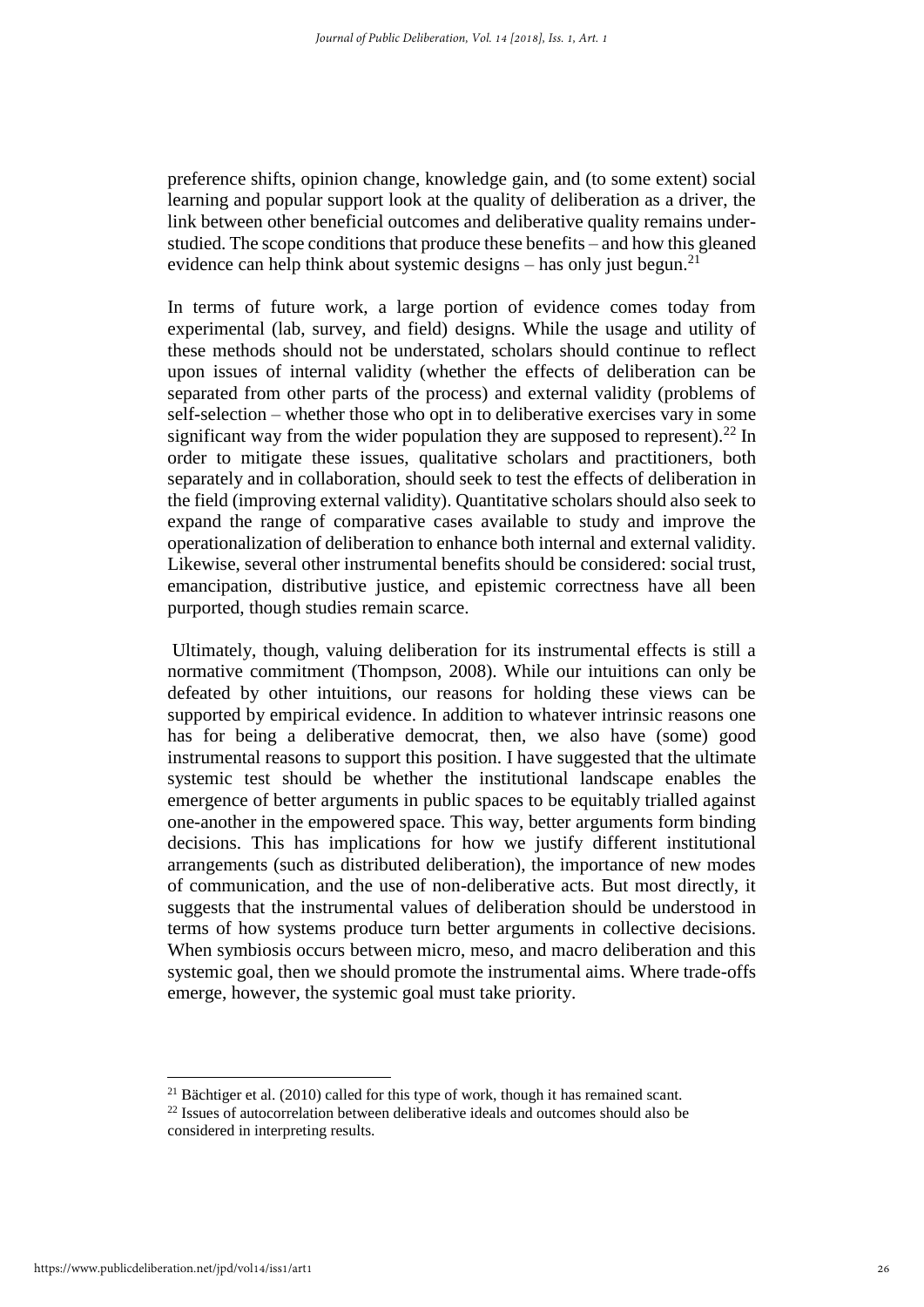#### **References**

- Andersen, V. N., & Hansen, K. M. (2007). How deliberation makes better citizens: The Danish Deliberative Poll on the euro. *European Journal of Political Research*, *46*(4), 531–556.
- Baccaro, L., Bächtiger, A., & Deville, M. (2016). Small differences that matter: the impact of discussion modalities on deliberative outcomes. *British Journal of Political Science*, *46*(3), 551–566.
- Barabas, J. (2004). How deliberation affects policy opinions. *American Political Science Review*, *98*(4), 687–701.
- Bächtiger, A., Niemeyer, S., Neblo, M., Steenbergen, M. R., & Steiner, J. (2010). Disentangling diversity in deliberative democracy: Competing theories, their blind spots and complementarities. *Journal of Political Philosophy*, *18*(1), 32–63.
- Bächtiger, A., & Parkinson, J. (Forthcoming). *Mapping and measuring deliberation*. Oxford, United Kingdom: Oxford University Press.
- Benhabib, S. (1996). Toward a deliberative model of democratic legitimacy. In S. Benhabib (Ed.), *Democracy and difference: Contesting the boundaries of the political* (pp. 67–94). Princeton, NJ: Princeton University Press.
- Caluwaerts, D., & Reuchamps, M. (2014). Does inter‐group deliberation foster inter‐group appreciation? Evidence from two experiments in Belgium. *Politics*, *34*(2), 101–115.
- Chambers, S. (2003). Deliberative Democratic Theory. A*nnual Review of Political Science*, *6*, 307–26.
- Christensen, H. S., Himmelroos, S., & Grönlund, K. (2017). Does deliberation breed an appetite for discursive participation? Assessing the impact of first-hand experience. *Political Studies*, *65*(s1), 64–83.
- Cohen, J. (1989). Deliberative Democracy and democratic legitimacy. In A. Hamlin & P. Pettit (Eds.), *The Good Polity* (pp. 17–34). Oxford, United Kingdom: Blackwell.
- Colombo, C. (Forthcoming). Justifications and Citizen Competence in Direct Democracy: A Multilevel Analysis. *British Journal of Political Science*, 1–20. doi:10.1017/S0007123416000090
- Conover, M., Ratkiewicz, J., Francisco, M. R., Gonçalves, B., Menczer, F., & Flammini, A. (2011). Political polarization on twitter. *ICWSM*, *133*, 89– 96.
- Cook, F. L., & Jacobs, L. R. (1998). Deliberative democracy in action: evaluation of Americans discuss Social Security. *Washington DC: Pew Charitable Trusts*.
- Coppedge, M., Gerring, J., Altman, D., Bernhard, M., Fish, S., Hicken, A., ... & Semetko, H. A. (2011). Conceptualizing and measuring democracy: A new approach. *Perspectives on Politics*, *9*(2), 247–267.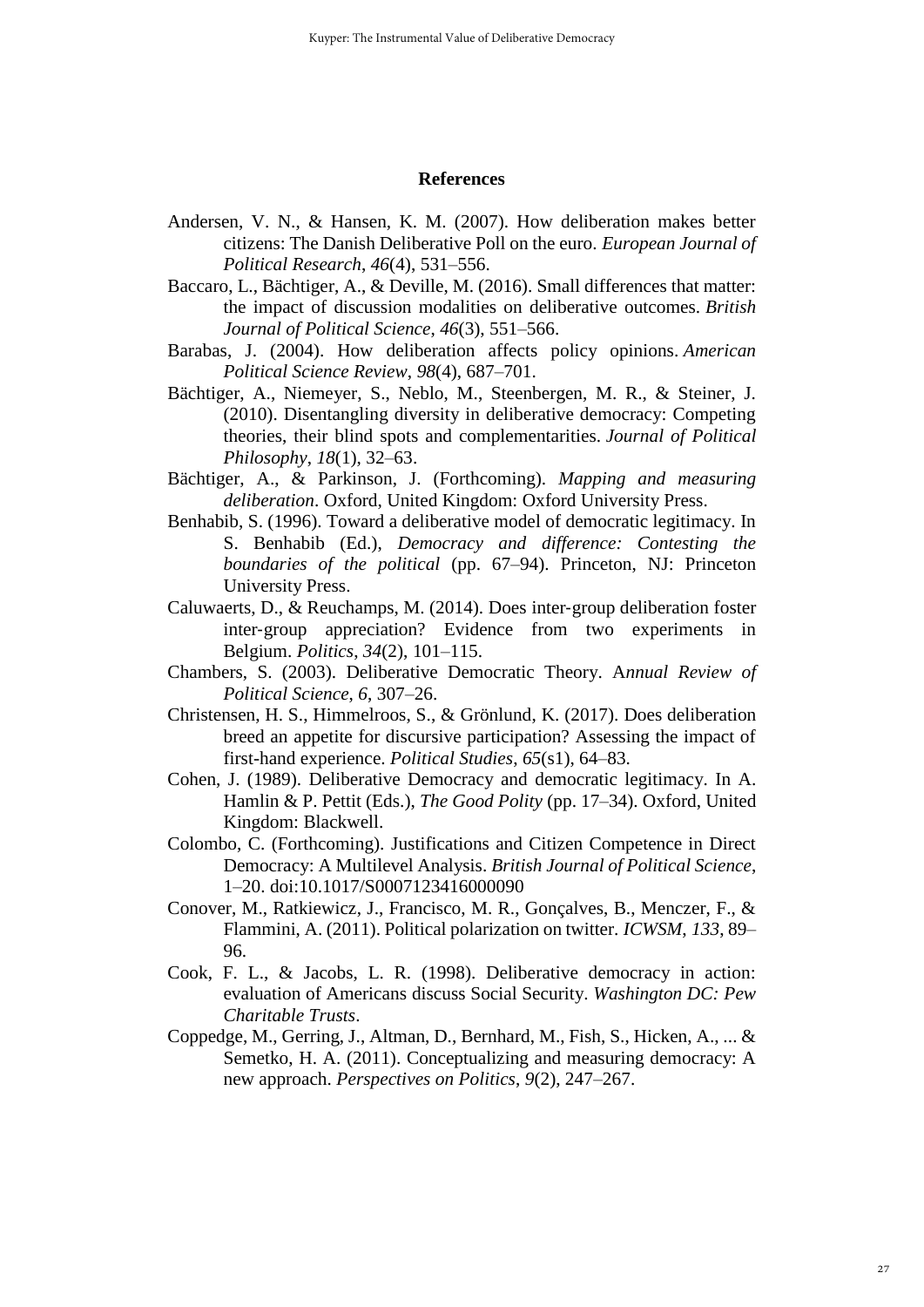- De Fine Licht, J., Naurin, D., Esaiasson, P., & Gilljam, M. (2014). When does transparency generate legitimacy? Experimenting on a context-bound relationship. *Governance*, *27*(1), 111–134.
- Delli Carpini, M. X. (1997). The impact of the ''money-politics'' citizen assemblies on assembly participants. *Unpublished manuscript*.
- Delli Carpini, M. X., Cook, F. L., & Jacobs, L. R. (2004). Public deliberation, discursive participation, and citizen engagement: A review of the empirical literature. *Annual Review of Political Science*, *7*, 315–344.
- Drake, A., & McCulloch, A. (2011). Deliberative consociationalism in deeply divided societies. *Contemporary Political Theory*, *10*(3), 372–392.
- Dryzek, J. S. (2005) Deliberative democracy in divided societies: Alternatives to agonism and analgesia. *Political Theory, 33*(2), 218–42.
- Dryzek, J. S. (2005). Deliberative democracy in divided societies: Alternatives to agonism and analgesia. *Political theory*, *33*(2), 218–242.
- Dryzek, J. S. (2009). Democratization as deliberative capacity building. *Comparative political studies*, *42*(11), 1379–1402.
- Dryzek, J. S. (2010). Rhetoric in democracy: A systemic appreciation. *Political Theory*, *38*(3), 319–339.
- Dryzek, J. S. (2017). The forum, the system, and the polity: three varieties of democratic theory. *Political Theory*, *45*(5), 610–636.
- Dryzek, J. S., & List, C. (2003). Social choice theory and deliberative democracy: A reconciliation. *British Journal of Political Science*, *33*(1), 1–28.
- Dryzek, J. S., & Niemeyer, S. (2006). Reconciling pluralism and consensus as political ideals. *American Journal of Political Science*, *50*(3), 634–649.
- Eisenstadt, T. A., LeVan, A. C., & Maboudi, T. (2015). When talk trumps text: The democratizing effects of deliberation during constitution-making, 1974–2011. *American Political Science Review*, *109*(3), 592–612.
- Elster, J. (1986). The Market and the Forum: Three Varieties of Political Theory. In J. Elster and A. Hylland (Eds.), *Foundations of social choice theory* (pp. 103–32). Cambridge, MA: Cambridge University Press.
- Elster, J. (1998). Deliberation and constitution making. In J. Elster (Ed.), *Deliberative Democracy* (pp. 97–122). Cambridge, MA: Cambridge University Press.
- Esaiasson, P., Gilljam, M., & Persson, M. (2012). Which decision‐making arrangements generate the strongest legitimacy beliefs? Evidence from a randomised field experiment. *European Journal of Political Research*, *51*(6), 785–808.
- Esaiasson, P., Persson, M., Gilljam, M., & Lindholm, T. (Forthcoming). Reconsidering the role of procedures for decision acceptance. *British Journal of Political Science*, 1–24. doi:10.1017/S0007123416000508Pu
- Esterling, K. M., Neblo, M. A., & Lazer, D. M. (2011). Means, motive, and opportunity in becoming informed about politics: A deliberative field experiment with members of Congress and their constituents. *Public Opinion Quarterly*, *75*(3), 483–503.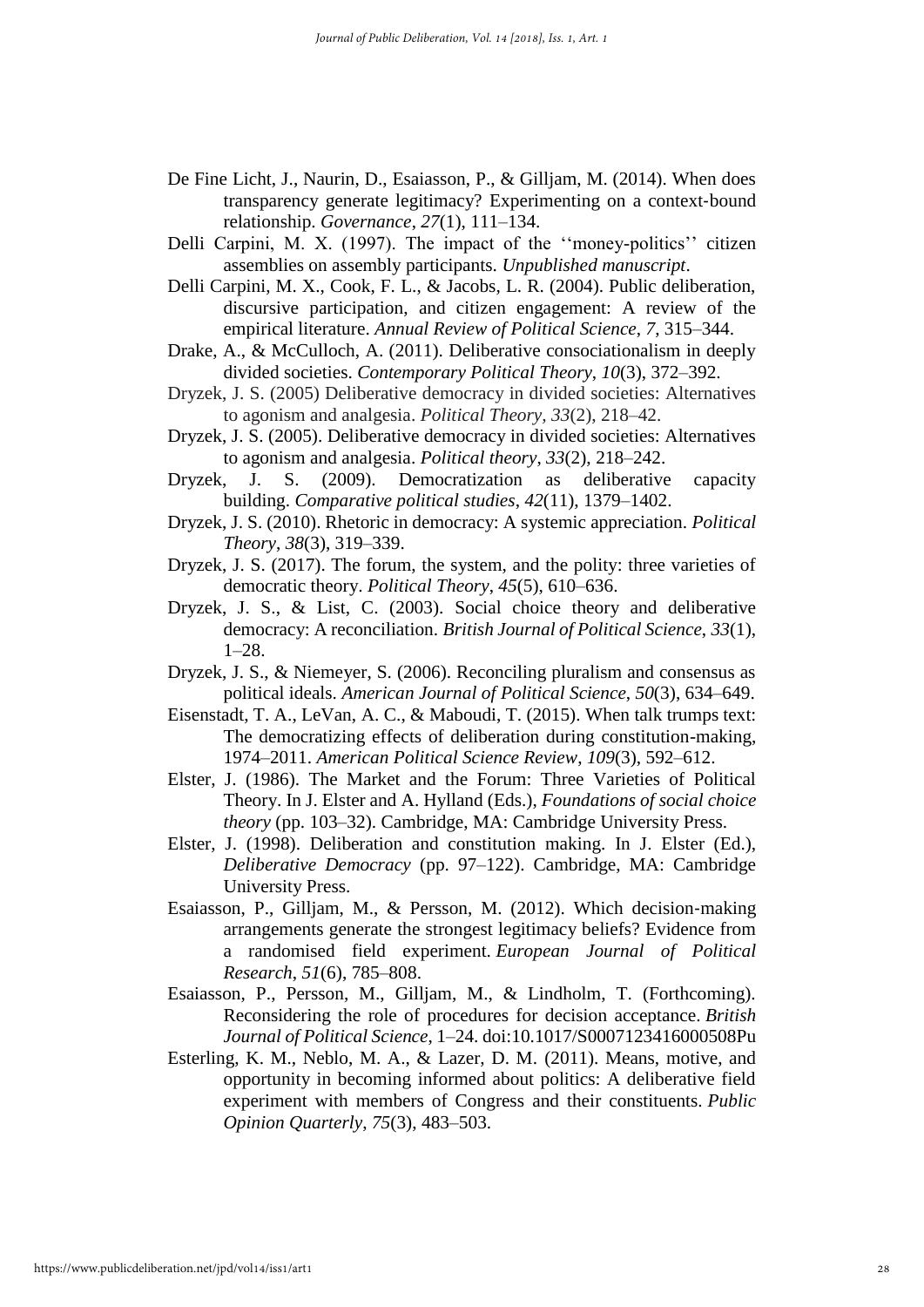- Farrar, C., Green, D. P., Green, J. E., Nickerson, D. W., & Shewfelt, S. (2009). Does discussion group composition affect policy preferences? Results from three randomized experiments. *Political Psychology*, *30*(4), 615– 647.
- Farrar, C., Fishkin, J. S., Green, D. P., List, C., Luskin, R. C., & Paluck, E. L. (2010). Disaggregating deliberation's effects: An experiment within a deliberative poll. *British Journal of Political Science*, *40*(2), 333–347.
- Fishkin, J. S., & Luskin, R. C. (2006). Broadcasts of deliberative polls: Aspirations and effects. *British Journal of Political Science*, *36*(1), 184– 188.
- Fung, A. (2005). Deliberation before the revolution: Toward an ethics of deliberative democracy in an unjust world. *Political Theory*, *33*(3), 397–419.
- Gastil, J. (2008). *Political communication and deliberation*. London, UK: Sage.
- Gerber, M., Bächtiger, A., Fiket, I., Steenbergen, M., & Steiner, J. (2014). Deliberative and non-deliberative persuasion: Mechanisms of opinion formation in EuroPolis. *European Union Politics*, *15*(3), 410–429.
- Gerber, M., Bächtiger, A., Shikano, S., Reber, S., & Rohr, S. (2016). Deliberative abilities and influence in a transnational deliberative poll (EuroPolis). *British Journal of Political Science*, 1–26. https://doi.org/10.1017/S0007123416000144
- Goodin, R. E. (2005). Sequencing deliberative moments. *Acta Politica*, *40*(2), 182–196.
- Goodin, R. E., & Niemeyer, S. J. (2003). When does deliberation begin? Internal reflection versus public discussion in deliberative democracy. *Political Studies*, *51*(4), 627–649.
- Goodin, R. E., & Dryzek, J. S. (2006). Deliberative impacts: the macro-political uptake of mini-publics. *Politics & Society*, *34*(2), 219–244.
- Grönlund, K., Setälä, M., & Herne, K. (2010). Deliberation and civic virtue: lessons from a citizen deliberation experiment. *European Political Science Review*, *2*(1), 95–117.
- Grönlund, K, K. Herne, & M. Setälä. (2015). Hearing and understanding the other side. Unpublished Working Paper. Retrieved from: [https://ecpr.eu/Filestore/PaperProposal/cae9a9f2-a3b4-4db1-a849](https://ecpr.eu/Filestore/PaperProposal/cae9a9f2-a3b4-4db1-a849-edd4815bd666.pdf) [edd4815bd666.pdf](https://ecpr.eu/Filestore/PaperProposal/cae9a9f2-a3b4-4db1-a849-edd4815bd666.pdf)
- Gutmann, A., & Thompson, D. F. (1998). *Democracy and disagreement*. Cambridge, MA: Harvard University Press.
- Habermas, J. (1996). *Between facts and norms*. Oxford, United Kingdom: Polity.
- Harriger, K. J., McMillan, J. J., Buchanan, C., & Gusler, S. (2017). The longterm impact of learning to deliberate: A follow-up study of democracy fellows and a class cohort. *Kettering Foundation.* Retrieved from: [https://www.kettering.org/catalog/product/long-term-impact.](https://www.kettering.org/catalog/product/long-term-impact)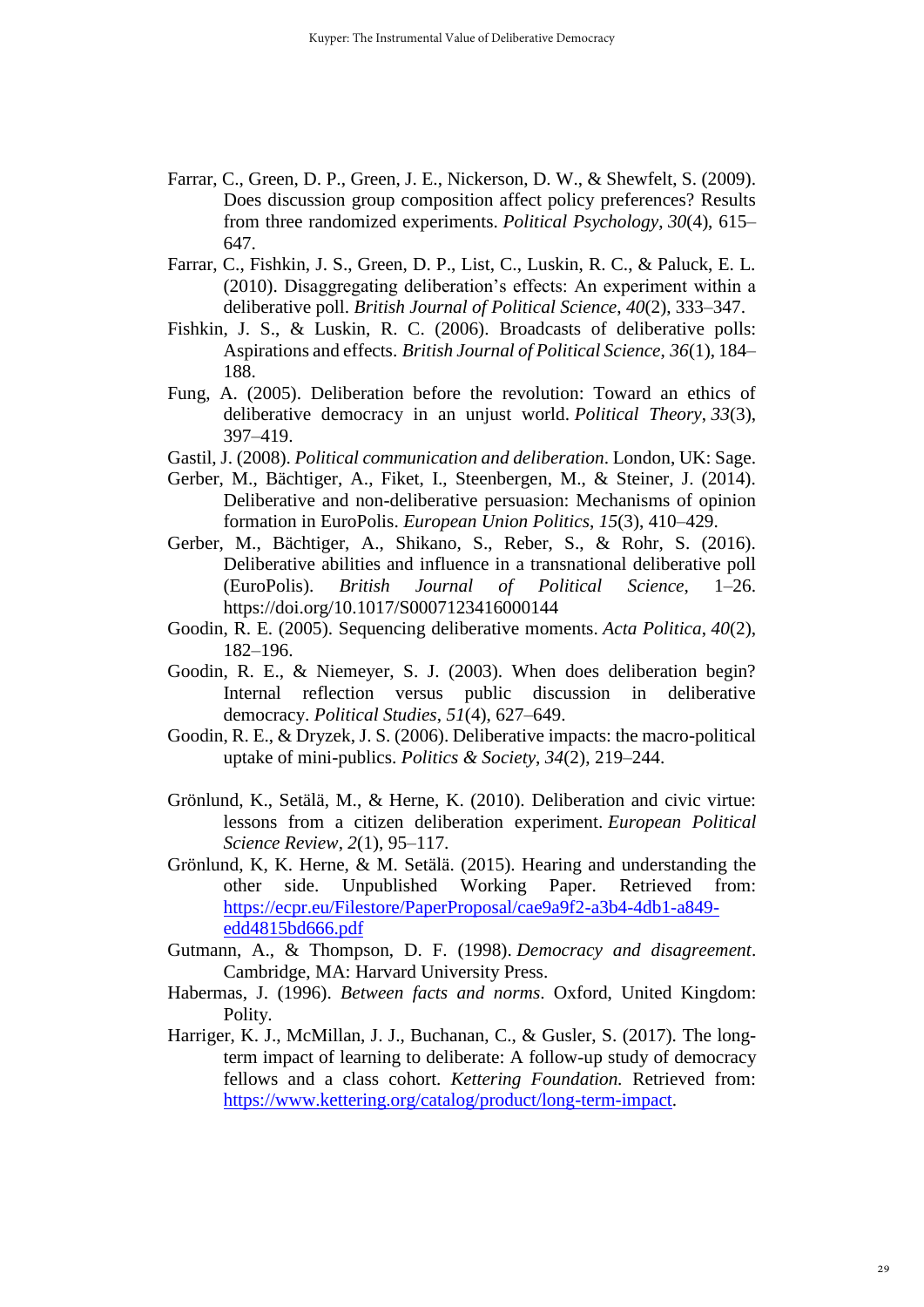- Hendriks, C. M. (2006). Integrated deliberation: Reconciling civil society's dual role in deliberative democracy. *Political Studies*, *54*(3), 486–508.
- Himmelroos, S., & Christensen, H. S. (2014). Deliberation and opinion change: Evidence from a deliberative mini‐public in Finland. *Scandinavian Political Studies*, *37*(1), 41–60.
- Horowitz, D. L. (1992). *A democratic South Africa?: Constitutional engineering in a divided society*. Berkeley, CA: University of California Press.
- Jacquet, V. (2017). Explaining non-participation in deliberative minipublics. *European Journal of Political Research*, *56*(3), 640–659.
- Jones, D. A. (2013). The polarizing effect of a partisan workplace. *PS: Political Science & Politics*, *46*(1), 67–73.
- Knobloch, K. R., & Gastil, J. (2015). Civic (re) socialisation: The educative effects of deliberative participation. *Politics*, *35*(2), 183–200.
- Landwehr, C., & Holzinger, K. (2010). Institutional determinants of deliberative interaction. *European Political Science Review*, *2*(3), 373– 400.
- Landemore, H., & Mercier, H. (2012). Talking it out with others vs. deliberation within and the law of group polarization: Some implications of the argumentative theory of reasoning for deliberative democracy. *Análise Social*, *47*(205), 910.
- Lazer, D. M., Sokhey, A. E., Neblo, M. A., Esterling, K. M., & Kennedy, R. (2015). Expanding the conversation: Multiplier effects from a deliberative field experiment. *Political Communication*, *32*(4), 552– 573.
- Lindell, M., Bächtiger, A., Grönlund, K., Herne, K., Setälä, M., & Wyss, D. (2017). What drives the polarisation and moderation of opinions? Evidence from a Finnish citizen deliberation experiment on immigration. *European Journal of Political Research*, *56*(1), 23–45.
- List, C., Luskin, R. C., Fishkin, J. S., & McLean, I. (2012). Deliberation, singlepeakedness, and the possibility of meaningful democracy: evidence from deliberative polls. *The Journal of Politics*, *75*(1), 80–95.
- Luskin, R. C., Fishkin, J. S., & Jowell, R. (2002). Considered opinions: Deliberative polling in Britain. *British Journal of Political Science*, *32*(3), 455–487.
- Luskin, R. C., O'Flynn, I., Fishkin, J. S., & Russell, D. (2014). Deliberating across deep divides. *Political Studies*, *62*(1), 116–135.
- MacKenzie, M. K., & Warren, M. E. (2012). Two trust-based uses of minipublics in democratic systems. In J. Parkinson & J. Mansbridge (Eds.), *Deliberative systems: Deliberative democracy at the large scale* (pp. 95–124). Cambridge, MA: Cambridge University Press.
- Manin, B. (1987). On legitimacy and political deliberation. *Political Theory*, *15* (3), 338–68.
- Mansbridge, J. (1995). Does participation make better citizens? *The Good*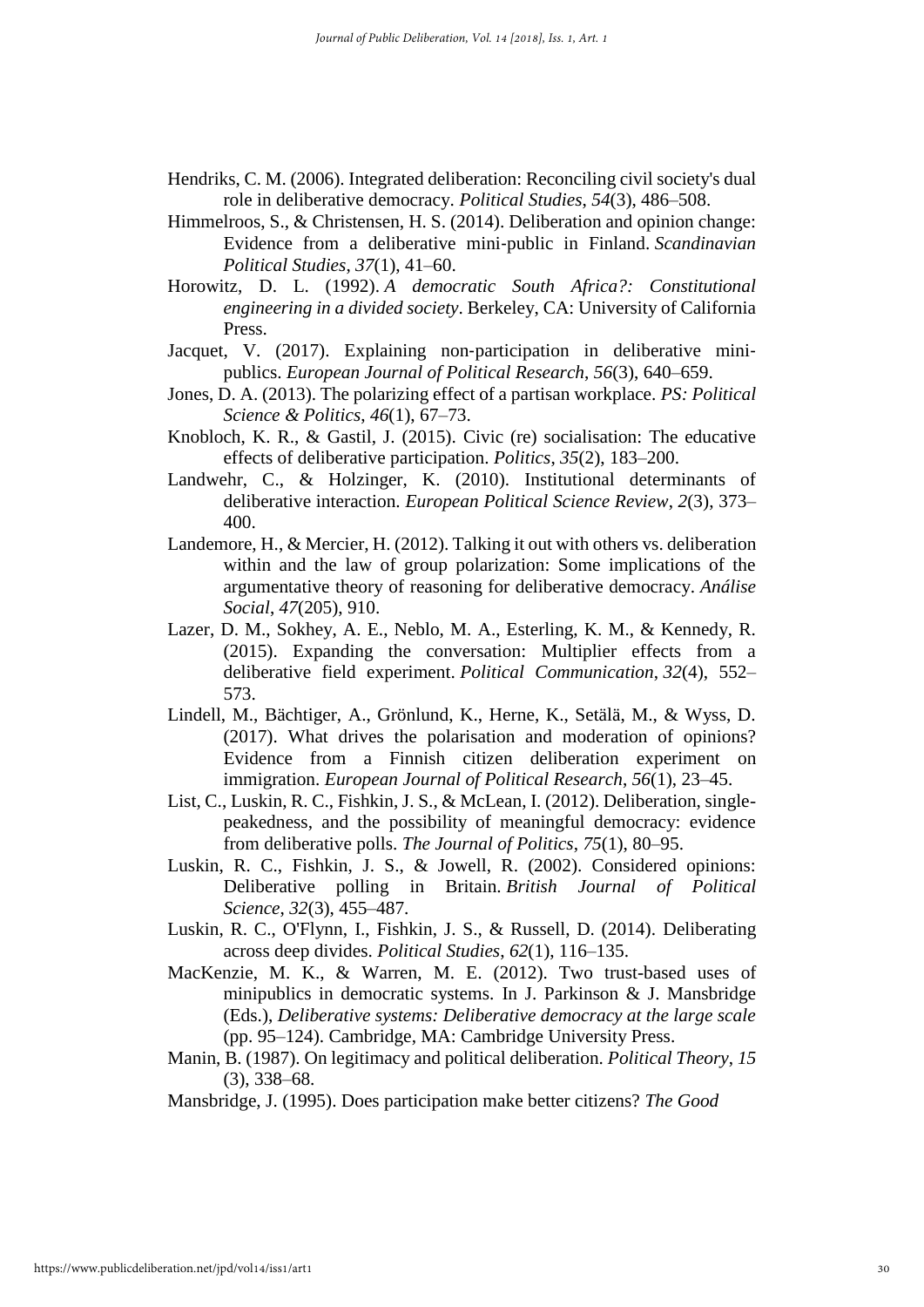- Mansbridge, J., Bohman, J., Chambers, S., Estlund, D., Føllesdal, A., Fung, A., Lafont, C., Manin, B. & Martí, J. L. (2010). The place of self‐interest and the role of power in deliberative democracy. *Journal of Political Philosophy*, *18*(1), 64–100.
- Mansbridge, J., Bohman, J., Chambers, S., Christiano, T., Fung, A., Parkinson, J., Thompson, D. F., & Warren, M. E*.* (2012). A systemic approach to deliberative democracy. In J. Parkinson & J. Mansbridge (Eds.), *Deliberative systems: Deliberative democracy at the large scale* (pp. 1– 26). Cambridge, MA: Cambridge University Press.
- Mendelberg, T. (2002). The deliberative citizen: theory and evidence. In X. Delli Carpini, L. Huddy and R. Shapiro (Eds.), *Political Decision Making, Deliberation and Participation* (pp. 151-94). Greenwhich, CT, JAI Press.
- Mendelberg, T., & Oleske, J. (2000). Race and public deliberation. *Political Communication*, *17*(2), 169–191.
- Mercier, H., & Landemore, H. (2012). Reasoning is for arguing: Understanding the successes and failures of deliberation. *Political Psychology*, *33*(2), 243–258.
- Minozzi, W., Neblo, M. A., Esterling, K. M., & Lazer, D. M. (2015). Field experiment evidence of substantive, attributional, and behavioral persuasion by members of Congress in online town halls. *Proceedings of the National Academy of Sciences*, *112*(13), 3937–3942.
- Morrell, M. (2010). *Empathy and democracy: Feeling, thinking and deliberation*. University Park, PA: Penn State University Press.
- Mucciaroni, G., & Quirk, P. J. (2010). Rhetoric and reality: Going beyond discourse ethics in assessing legislative deliberation. *Legisprudence*, *4*(1), 35–52.
- Mutz, D. C. (2002). Cross-cutting social networks: Testing democratic theory in practice. *American Political Science Review*, *96*(1), 111–126.
- Mutz, D. C. (2008). Is deliberative democracy a falsifiable theory? *Annual Review of Political Science*, *11*, 521–538.
- Neblo, M. A., Esterling, K. M., Kennedy, R. P., Lazer, D. M., & Sokhey, A. E. (2010). Who wants to deliberate—and why? *American Political Science Review*, *104*(3), 566–583.
- Niemeyer, S., & Dryzek, J. S. (2007). The ends of deliberation: meta-consensus and inter‐subjective rationality as ideal outcomes. *Swiss Political Science Review*, *13*(4), 497–526.
- O'Flynn, I. (2010). Deliberative democracy, the public interest and the consociational model. *Political Studies*, *58*(3), 572–589.
- O'Flynn, I. (2017). Pulling together: Shared intentions, deliberative democracy and deeply divided societies. *British Journal of Political Science*, *47*(1), 187–202.
- O'Leary, R. (2005) Debating consociational politics: Normative and explanatory arguments. In S. Noel (Ed.) *From power sharing to*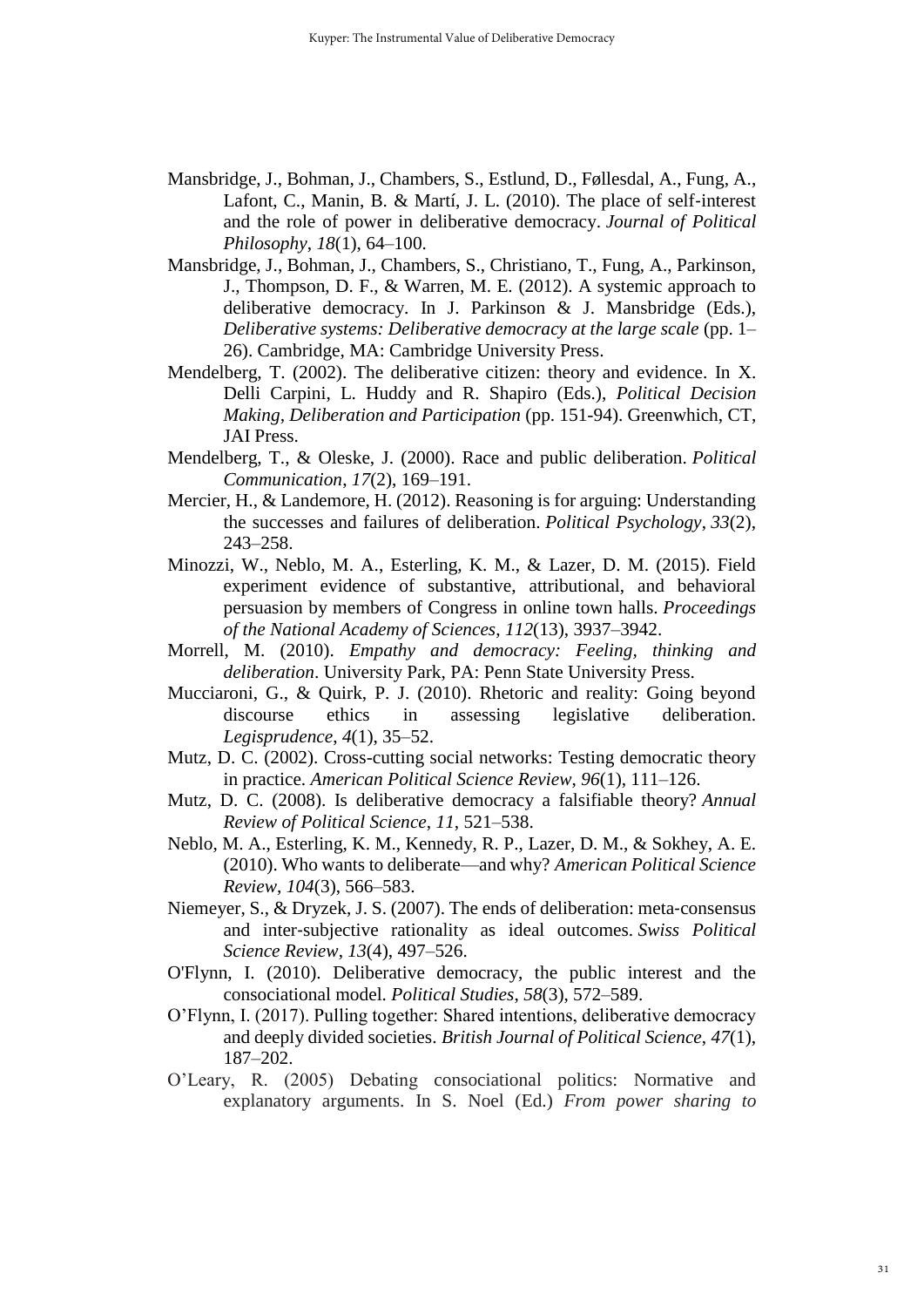*democracy: Post-conflict institutions in ethnically divided societies* (pp. 3–43). Montreal, Canada: McGill-Queen's University Press.

- Owen, D., & Smith, G. (2015). Survey article: deliberation, democracy, and the systemic turn. *Journal of Political Philosophy*, *23*(2), 213–234.
- Parkinson, J., & Mansbridge, J. (Eds.). (2012). *Deliberative systems: deliberative democracy at the large scale*. Cambridge, MA: Cambridge University Press.
- Pateman, C. (2012). Participatory democracy revisited. *Perspectives on Politics*, *10*(1), 7–19.
- Persson, M., Esaiasson, P., & Gilljam, M. (2013). The effects of direct voting and deliberation on legitimacy beliefs: An experimental study of small group decision-making. *European Political Science Review*, *5*(3), 381– 399.
- Polletta, F., & Lee, J. (2006). Is telling stories good for democracy? Rhetoric in public deliberation after 9/11. *American Sociological Review*, *71*(5), 699–721.
- Rosenberg, S. (2005). The empirical study of deliberative democracy: Setting a research agenda. *Acta Politica*, *40*(2), 212–224.
- Ryfe, D. M. (2005). Does deliberative democracy work? *Annual Review of Political Science*, *8*, 49–71.
- Sanders, D. (2012). The effects of deliberative polling in an EU-wide experiment: Five mechanisms in search of an explanation. *British Journal of Political Science*, *42*(3), 617–640.
- Sanders, L. M. (1997). Against deliberation. *Political Theory*, *25*(3), 347-376.
- Siu, A. (2008). *Look who's talking: Examining social influence, opinion change, and argument quality in deliberation*. Palo Alto, CA: Stanford University.
- Schneiderhan, E., & Khan, S. (2008). Reasons and inclusion: The foundation of deliberation. *Sociological Theory*, *26*(1), 1–24.
- Steenbergen, M. R., Bächtiger, A., Spörndli, M., & Steiner, J. (2003). Measuring political deliberation: A discourse quality index. *Comparative European Politics*, *1*(1), 21–48.
- Steiner, J., Bächtiger, A., Spörndli, M., & Steenbergen, M R. (2004). *Deliberative politics in action: Analysing parliamentary discourse*. Cambridge, MA: Cambridge University Press.
- Steiner, J. (2012). *The foundations of deliberative democracy: Empirical research and normative implications*. Cambridge, MA: Cambridge University Press.
- Steiner, J., Jaramillo, M. C., Maia, R. C., & Mameli, S. (2017). *Deliberation across deeply divided societies*. Cambridge, MA: Cambridge University Press.
- Strandberg, K., Himmelroos, S., & Grönlund, K. (Forthcoming). Do discussions in like-minded groups necessarily lead to more extreme opinions? Deliberative democracy and group polarization. *International Political Science Review*, doi:10.1177/0192512117692136.